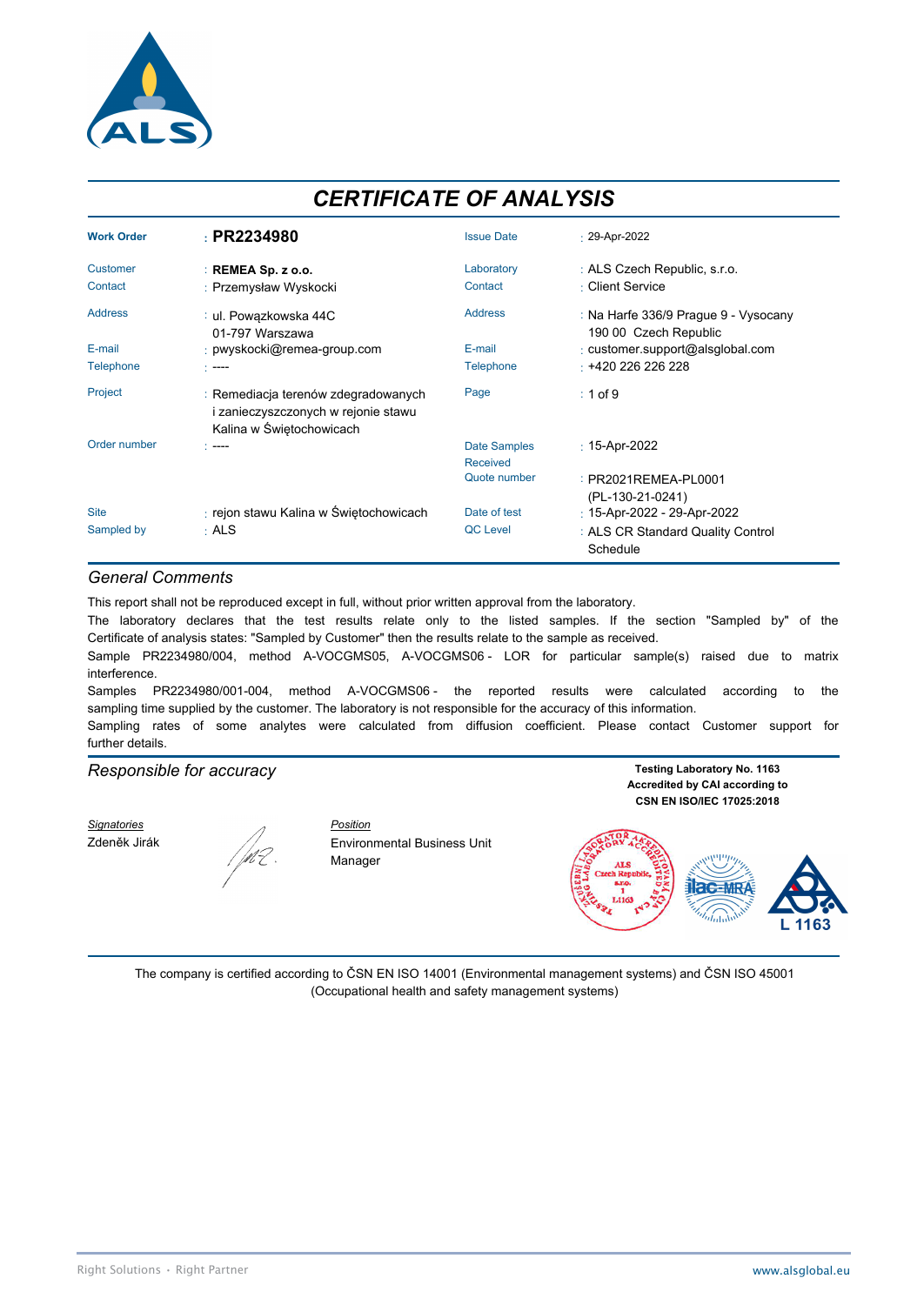

## *Analytical Results*

| Sub-Matrix: EMISSIONS                          |                          | Client sample ID |                             | Próbka zachód (2) |              | Próbka pólnoc (1) |                          | próbka południe (3) |                                  |
|------------------------------------------------|--------------------------|------------------|-----------------------------|-------------------|--------------|-------------------|--------------------------|---------------------|----------------------------------|
|                                                |                          |                  | Laboratory sample ID        | PR2234980001      |              | PR2234980002      |                          | PR2234980003        |                                  |
|                                                |                          |                  | Client sampling date / time | 12-Apr-2022 10:55 |              | 12-Apr-2022 10:50 |                          | 12-Apr-2022 11:00   |                                  |
| Parameter                                      | Method                   | LOR              | Unit                        | Result            | ΜU           | Result            | ΜU                       | Result              | ΜU                               |
| <b>BTEX</b>                                    |                          |                  |                             |                   |              |                   |                          |                     |                                  |
| <b>Benzene</b>                                 | A-VOCGMS05               | 0.10             | µg/sample                   | 7.26              | ± 25.0%      | 2.14              | ± 25.0%                  | 2.41                | ± 25.0%                          |
| <b>Toluene</b>                                 | A-VOCGMS05               | 0.10             | µg/sample                   | 8.54              | ± 20.0%      | 2.36              | ± 20.0%                  | 2.48                | ± 20.0%                          |
| Ethylbenzene                                   | A-VOCGMS05               | 0.10             | µg/sample                   | 1.25              | ± 20.0%      | 0.40              | ± 20.0%                  | 0.38                | ± 20.0%                          |
| meta- & para-Xylene                            | A-VOCGMS05               | 0.10             | µg/sample                   | 5.34              | ± 20.0%      | 1.53              | ± 20.0%                  | 1.46                | ± 20.0%                          |
| ortho-Xylene                                   | A-VOCGMS05               | 0.10             | µg/sample                   | 1.81              | ± 20.0%      | 0.50              | ± 20.0%                  | 0.49                | ± 20.0%                          |
| Sum of BTEX                                    | A-VOCGMS05               | 0.50             | µg/sample                   | 24.2              | ----         | 6.93              | ----                     | 7.22                | $\cdots$                         |
| Sum of TEX                                     | A-VOCGMS05               | 0.40             | µg/sample                   | 16.9              | ----         | 4.79              | ----                     | 4.81                | $\cdots$                         |
| <b>Sum of Xylenes</b>                          | A-VOCGMS05               | 0.20             | µg/sample                   | 7.15              | ----         | 2.03              | ----                     | 1.95                | ----                             |
| <b>Benzene</b>                                 | A-VOCGMS06               | 0.120            | $\mu$ g/m <sup>3</sup>      | 8.92              | ± 30.0%      | 2.63              | ± 30.0%                  | 2.96                | ± 30.0%                          |
| Ethylbenzene                                   | A-VOCGMS06               | 0.150            | $\mu$ g/m <sup>3</sup>      | 1.81              | ± 30.0%      | 0.578             | ± 30.0%                  | 0.549               | ± 30.0%                          |
| meta- & para-Xylene                            | A-VOCGMS06               | 0.140            | $\mu$ g/m <sup>3</sup>      | 7.50              | ± 30.0%      | 2.15              | ± 30.0%                  | 2.05                | ± 30.0%                          |
| ortho-Xylene                                   | A-VOCGMS06               | 0.150            | $\mu$ g/m <sup>3</sup>      | 2.74              | ± 30.0%      | 0.756             | ± 30.0%                  | 0.741               | ± 30.0%                          |
| Sum of xylenes                                 | A-VOCGMS06               | 0.290            | $\mu$ g/m <sup>3</sup>      | 10.3              | ± 30.0%      | 2.93              | ± 30.0%                  | 2.82                | ± 30.0%                          |
| <b>Toluene</b>                                 | A-VOCGMS06               | 0.130            | $\mu$ g/m <sup>3</sup>      | 11.3              | ± 30.0%      | 3.13              | ± 30.0%                  | 3.29                | ± 30.0%                          |
| <b>Halogenated Volatile Organic Compounds</b>  |                          |                  |                             |                   |              |                   |                          |                     |                                  |
| 1.1.1.2-Tetrachloroethane                      | A-VOCGMS05               | 0.20             | µg/sample                   | < 0.20            | ----         | < 0.20            | ----                     | < 0.20              |                                  |
| 1.1.1-Trichloroethane                          | A-VOCGMS05               | 0.20             | µg/sample                   | < 0.20            | ----         | < 0.20            | ----                     | < 0.20              | $\overline{\phantom{a}}$         |
| 1.1.2.2-Tetrachloroethane                      | A-VOCGMS05               | 0.20             | µg/sample                   | < 0.20            | ----         | < 0.20            | ----                     | < 0.20              | $\overline{\phantom{a}}$         |
| 1.1.2-Trichloroethane                          | A-VOCGMS05               | 0.20             | µg/sample                   | < 0.20            | ----         | < 0.20            | ----                     | < 0.20              | $\cdots$                         |
| 1.1-Dichloroethane                             | A-VOCGMS05               | 0.20             | µg/sample                   | < 0.20            | ----         | < 0.20            | ----                     | < 0.20              | $\cdots$                         |
| 1.1-Dichloroethene                             | A-VOCGMS06               | 0.250            | $\mu$ g/m <sup>3</sup>      | < 0.250           | ----         | < 0.250           | ----                     | < 0.250             | $\overline{\phantom{a}}$         |
| 1.1-Dichloroethene                             | A-VOCGMS05               | 0.20             | µg/sample                   | < 0.20            | ----         | < 0.20            | ----                     | < 0.20              | ----                             |
| 1.1-Dichloropropene                            | A-VOCGMS05               | 0.20             | µg/sample                   | < 0.20            | ----         | < 0.20            | ----                     | < 0.20              | ----                             |
| 1.2.3-Trichlorobenzene                         | A-VOCGMS05               | 0.20             | µg/sample                   | < 0.20            | ----         | < 0.20            | ----                     | < 0.20              | $\overline{\phantom{a}}$         |
| 1.2.3-Trichloropropane                         | A-VOCGMS05               | 0.20             | µg/sample                   | < 0.20            | ----         | < 0.20            | ----                     | < 0.20              | ----                             |
| 1.2.4-Trichlorobenzene                         | A-VOCGMS05               | 0.20             | µg/sample                   | < 0.20            | ----         | < 0.20            | ----                     | < 0.20              | ----                             |
| 1.2-Dibromo-3-Chloropropane                    | A-VOCGMS05               | 0.20             | µg/sample                   | < 0.20            | ----         | < 0.20            | ----                     | < 0.20              | $\cdots$                         |
| 1.2-Dibromoethane (EDB)<br>1.2-Dichlorobenzene | A-VOCGMS05               | 0.20<br>0.20     | µg/sample<br>µg/sample      | < 0.20<br>< 0.20  | ----         | < 0.20<br>< 0.20  | ----                     | < 0.20<br>< 0.20    | ----                             |
| 1.2-Dichloroethane                             | A-VOCGMS05               | 0.20             | µg/sample                   | < 0.20            | ----         | < 0.20            | ----<br>----             | < 0.20              | ----<br>$\overline{\phantom{a}}$ |
| 1.2-Dichloropropane                            | A-VOCGMS05<br>A-VOCGMS05 | 0.20             | µg/sample                   | < 0.20            | ----<br>---- | < 0.20            | ----                     | < 0.20              | $\cdots$                         |
| 1.3.5-Trichlorobenzene                         | A-VOCGMS05               | 0.20             | µg/sample                   | < 0.20            | ----         | < 0.20            | ----                     | < 0.20              | $\overline{\phantom{a}}$         |
| 1.3-Dichlorobenzene                            | A-VOCGMS05               | 0.20             | µg/sample                   | < 0.20            | ----         | < 0.20            | ----                     | < 0.20              | $\cdots$                         |
| 1.3-Dichloropropane                            | A-VOCGMS05               | 0.20             | µg/sample                   | < 0.20            | ----         | < 0.20            | ----                     | < 0.20              | ----                             |
| 1.4-Dichlorobenzene                            | A-VOCGMS05               | 0.20             | µg/sample                   | < 0.20            | ----         | < 0.20            | ----                     | < 0.20              | ----                             |
| 2.2-Dichloropropane                            | A-VOCGMS05               | 0.20             | µg/sample                   | < 0.20            | ----         | < 0.20            | ----                     | < 0.20              | $\cdots$                         |
| 2-Chlorotoluene                                | A-VOCGMS05               | 0.20             | µg/sample                   | < 0.20            | ----         | < 0.20            | ----                     | < 0.20              | ----                             |
| 4-Chlorotoluene                                | A-VOCGMS05               | 0.20             | µg/sample                   | < 0.20            | ----         | < 0.20            | ----                     | < 0.20              | ----                             |
| <b>Bromobenzene</b>                            | A-VOCGMS05               | 0.20             | µg/sample                   | < 0.20            | ----         | < 0.20            | ----                     | < 0.20              | $\cdots$                         |
| <b>Bromochloromethane</b>                      | A-VOCGMS05               | 0.20             | µg/sample                   | < 0.20            | ----         | < 0.20            |                          | < 0.20              | ----                             |
| <b>Bromodichloromethane</b>                    | A-VOCGMS05               | 0.20             | µg/sample                   | < 0.20            | ----         | < 0.20            | ----                     | < 0.20              | $\cdots$                         |
| <b>Bromoform</b>                               | A-VOCGMS05               | 0.20             | µg/sample                   | < 0.20            | ----         | < 0.20            | ----                     | < 0.20              | $\cdots$                         |
| <b>Bromomethane</b>                            | A-VOCGMS05               | 0.20             | µg/sample                   | < 0.20            | ----         | < 0.20            | ----                     | < 0.20              | ----                             |
| Chlorobenzene                                  | A-VOCGMS05               | 0.20             | µg/sample                   | < 0.20            | ----         | < 0.20            | ----                     | < 0.20              | $\overline{\phantom{a}}$         |
| Chloroethane                                   | A-VOCGMS05               | 0.20             | µg/sample                   | < 0.20            | ----         | < 0.20            | ----                     | < 0.20              | ----                             |
| Chloroform                                     | A-VOCGMS05               | 0.20             | µg/sample                   | < 0.20            | ----         | < 0.20            |                          | < 0.20              | ----                             |
| Chloromethane                                  | A-VOCGMS05               | 0.20             | µg/sample                   | < 0.20            | ----         | < 0.20            | $\overline{\phantom{a}}$ | < 0.20              | ----                             |
| cis-1.2-Dichloroethene                         | A-VOCGMS05               | 0.20             | µg/sample                   | < 0.20            | ----         | < 0.20            | ----                     | < 0.20              | $\cdots$                         |
| cis-1.3-Dichloropropene                        | A-VOCGMS05               | 0.20             | µg/sample                   | < 0.20            | ----         | < 0.20            | ----                     | < 0.20              | ----                             |
| Dibromochloromethane                           | A-VOCGMS05               | 0.20             | µg/sample                   | < 0.20            | ----         | < 0.20            | ----                     | < 0.20              | $\overline{\phantom{a}}$         |
| Dibromomethane                                 | A-VOCGMS05               | 0.20             | µg/sample                   | < 0.20            | ----         | < 0.20            | ----                     | < 0.20              | $\cdots$                         |
| Dichlorodifluoromethane                        | A-VOCGMS05               | 0.20             | µg/sample                   | < 0.20            | ----         | < 0.20            |                          | < 0.20              | ----                             |
| Dichloromethane                                | A-VOCGMS05               | 0.20             | µg/sample                   | < 0.20            | ----         | < 0.20            | ----                     | < 0.20              | $\cdots$                         |
| Hexachlorobutadiene                            | A-VOCGMS05               | 0.20             | µg/sample                   | < 0.20            | ----         | < 0.20            | ----                     | < 0.20              | $\cdots$                         |
| Tetrachloroethene                              | A-VOCGMS05               | 0.20             | µg/sample                   | < 0.20            | ----         | < 0.20            | ----                     | < 0.20              | ----                             |
| Tetrachloromethane                             | A-VOCGMS05               | 0.20             | µg/sample                   | 0.36              | ± 30.0%      | 0.30              | ± 30.0%                  | 0.30                | ± 30.0%                          |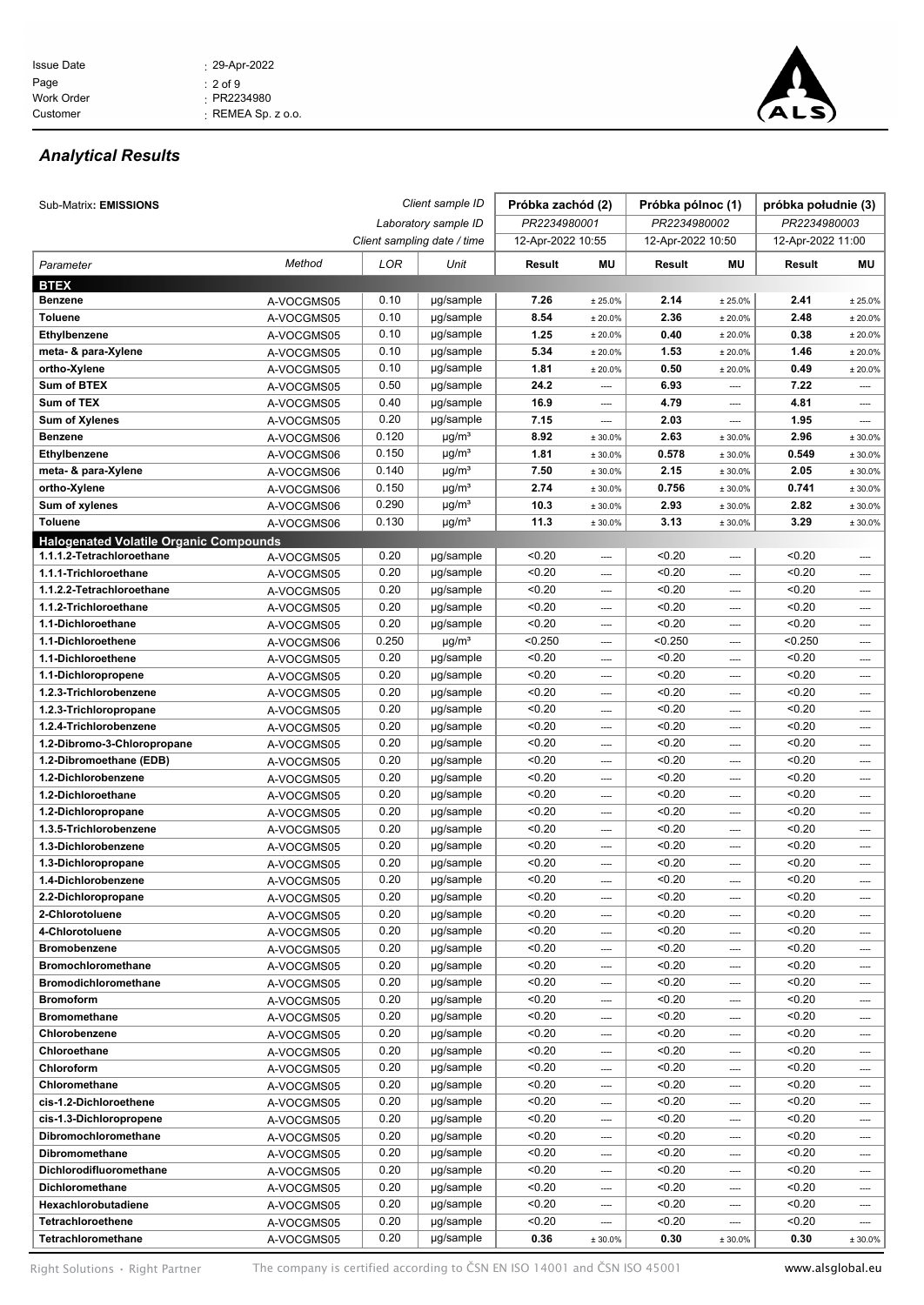| <b>Issue Date</b> | $: 29 - Apr - 2022$      |
|-------------------|--------------------------|
| Page              | $: 3$ of 9               |
| Work Order        | $\cdot$ PR2234980        |
| Customer          | $\cdot$ REMEA Sp. z o.o. |
|                   |                          |



| Sub-Matrix: EMISSIONS                                     |                          | Client sample ID |                                      | Próbka zachód (2) |                          | Próbka pólnoc (1) |                          | próbka południe (3) |              |
|-----------------------------------------------------------|--------------------------|------------------|--------------------------------------|-------------------|--------------------------|-------------------|--------------------------|---------------------|--------------|
|                                                           |                          |                  | Laboratory sample ID<br>PR2234980001 |                   | PR2234980002             |                   | PR2234980003             |                     |              |
|                                                           |                          |                  | Client sampling date / time          | 12-Apr-2022 10:55 |                          | 12-Apr-2022 10:50 |                          | 12-Apr-2022 11:00   |              |
| Parameter                                                 | Method                   | LOR              | Unit                                 | Result            | MU                       | Result            | MU                       | Result              | MU           |
| <b>Halogenated Volatile Organic Compounds - Continued</b> |                          |                  |                                      |                   |                          |                   |                          |                     |              |
| trans-1.2-Dichloroethene                                  | A-VOCGMS05               | 0.20             | µg/sample                            | < 0.20            | ----                     | < 0.20            |                          | < 0.20              | ----         |
| trans-1.3-Dichloropropene                                 | A-VOCGMS05               | 0.20             | µg/sample                            | < 0.20            | ----                     | < 0.20            | ----                     | < 0.20              | ----         |
| Trichloroethene                                           | A-VOCGMS05               | 0.20             | µg/sample                            | < 0.20            | $\overline{\phantom{a}}$ | < 0.20            | ----                     | < 0.20              | ----         |
| Trichlorofluoromethane                                    | A-VOCGMS05               | 0.20             | µg/sample                            | 0.48              | ± 30.0%                  | 0.44              | ± 30.0%                  | 0.41                | ± 30.0%      |
| <b>Vinyl Chloride</b>                                     | A-VOCGMS05               | 0.20             | µg/sample                            | < 0.20            | ----                     | < 0.20            | ----                     | < 0.20              | ----         |
| 1.1.1-Trichloroethane                                     | A-VOCGMS06               | 0.320            | $\mu$ g/m <sup>3</sup>               | < 0.320           | ----                     | < 0.320           | ----                     | < 0.320             | ----         |
| 1.2-Dichloroethane                                        | A-VOCGMS06               | 0.260            | $\mu$ g/m <sup>3</sup>               | < 0.260           | ----                     | < 0.260           | ----                     | < 0.260             | ----         |
| 1.2-Dichloropropane                                       | A-VOCGMS06               | 0.300            | $\mu$ g/m <sup>3</sup>               | < 0.300           | $\cdots$                 | < 0.300           | ----                     | < 0.300             | ----         |
| 1.4-Dichlorobenzene                                       | A-VOCGMS06               | 0.390            | $\mu$ g/m <sup>3</sup>               | < 0.390           | $\cdots$                 | < 0.390           | ----                     | < 0.390             | ----         |
| cis-1.2-Dichloroethene                                    | A-VOCGMS06               | 0.250            | $\mu$ g/m <sup>3</sup>               | < 0.250           | ----                     | < 0.250           | ----                     | < 0.250             | ----         |
| trans-1.2-Dichloroethene                                  | A-VOCGMS06               | 0.250            | $\mu$ g/m <sup>3</sup>               | < 0.250           | ----                     | < 0.250           | ----                     | < 0.250             | ----         |
| <b>Bromochloromethane</b>                                 | A-VOCGMS06               | 0.280            | $\mu$ g/m <sup>3</sup>               | < 0.280           | ----                     | < 0.280           | ----                     | < 0.280             | ----         |
| Dichloromethane                                           | A-VOCGMS06               | 0.220            | $\mu$ g/m <sup>3</sup>               | < 0.220           | ----                     | < 0.220           | ----                     | < 0.220             | ----         |
| Chlorobenzene                                             | A-VOCGMS06               | 0.290            | $\mu$ g/m <sup>3</sup>               | < 0.290           | $\cdots$                 | < 0.290           | ----                     | < 0.290             | ----         |
| Chloroform                                                | A-VOCGMS06               | 0.260            | $\mu$ g/m <sup>3</sup>               | < 0.260           | $\cdots$                 | < 0.260           | ----                     | < 0.260             | ----         |
| Tetrachloroethene                                         | A-VOCGMS06               | 0.340            | $\mu$ g/m <sup>3</sup>               | < 0.340           | ----                     | < 0.340           | ----                     | < 0.340             | ----         |
| Tetrachloromethane                                        | A-VOCGMS06               | 0.300            | $\mu$ g/m <sup>3</sup>               | 0.528             | ± 30.0%                  | 0.440             | ± 30.0%                  | 0.440               | ± 30.0%      |
| <b>Trichloroethene</b>                                    | A-VOCGMS06               | 0.290            | $\mu$ g/m <sup>3</sup>               | < 0.290           |                          | < 0.290           |                          | < 0.290             |              |
| Non-Halogenated Volatile Organic Compounds                |                          |                  |                                      |                   |                          |                   |                          |                     |              |
| 1.4-Dioxane                                               | A-VOCGMS05               | 0.20             | µg/sample                            | < 0.20            | ----                     | < 0.20<br>< 0.20  | ----                     | < 0.20              | ----         |
| 2-Methylhexane                                            | A-VOCGMS05               | 0.20<br>0.20     | µg/sample                            | < 0.20<br>< 0.20  | $---$                    | < 0.20            | ----                     | < 0.20<br>< 0.20    | ----         |
| 4-Phenylcyclohexene                                       | A-VOCGMS05               | 0.20             | µg/sample                            | < 0.20            | ----                     | < 0.20            | ----                     | < 0.20              | ----         |
| Cyclohexane<br>Ethyl tert-Butyl Ether (ETBE)              | A-VOCGMS05               | 0.20             | µg/sample<br>µg/sample               | < 0.20            | ----                     | < 0.20            | ----                     | < 0.20              | ----         |
| Isooctane                                                 | A-VOCGMS05               | 0.20             | µg/sample                            | < 0.20            | ----                     | < 0.20            | ----                     | < 0.20              | ----         |
| Methyl tert-Butyl Ether (MTBE)                            | A-VOCGMS05               | 0.20             | µg/sample                            | < 0.20            | ----<br>----             | < 0.20            | ----<br>----             | < 0.20              | ----<br>---- |
| Methylcyclohexane                                         | A-VOCGMS05<br>A-VOCGMS05 | 0.20             | µg/sample                            | < 0.20            | ----                     | < 0.20            | ----                     | < 0.20              | ----         |
| Methylcyclopentane                                        | A-VOCGMS05               | 0.20             | µg/sample                            | < 0.20            | ----                     | < 0.20            | ----                     | < 0.20              | ----         |
| Tetrahydrofurane                                          | A-VOCGMS05               | 0.20             | µg/sample                            | < 0.20            | ----                     | < 0.20            | ----                     | < 0.20              | ----         |
| 1.4-Dioxane                                               | A-VOCGMS06               | 0.290            | $\mu$ g/m <sup>3</sup>               | < 0.290           | ----                     | < 0.290           | ----                     | < 0.290             | ----         |
| Cyclohexane                                               | A-VOCGMS06               | 0.370            | $\mu$ g/m <sup>3</sup>               | < 0.370           | ----                     | < 0.370           | ----                     | < 0.370             | ----         |
| Ethyl tert-Butyl Ether (ETBE)                             | A-VOCGMS06               | 0.330            | $\mu$ g/m <sup>3</sup>               | < 0.330           | $\cdots$                 | < 0.330           | ----                     | < 0.330             | ----         |
| Isooctane                                                 | A-VOCGMS06               | 0.360            | $\mu$ g/m <sup>3</sup>               | < 0.360           | $\cdots$                 | < 0.360           | ----                     | < 0.360             | ----         |
| Methyl tert-Butyl Ether (MTBE)                            | A-VOCGMS06               | 0.310            | $\mu$ g/m <sup>3</sup>               | < 0.310           | ----                     | < 0.310           | ----                     | < 0.310             | ----         |
| Methylcyclohexane                                         | A-VOCGMS06               | 0.300            | $\mu$ g/m <sup>3</sup>               | < 0.300           | ----                     | < 0.300           | ----                     | < 0.300             | ----         |
| Methylcyclopentane                                        | A-VOCGMS06               | 0.280            | $\mu$ g/m <sup>3</sup>               | < 0.280           | $\overline{\phantom{a}}$ | < 0.280           | $\overline{\phantom{a}}$ | < 0.280             | ----         |
| Tetrahydrofurane                                          | A-VOCGMS06               | 0.270            | $\mu$ g/m <sup>3</sup>               | < 0.270           | ----                     | < 0.270           | ----                     | < 0.270             | ----         |
| <b>Aromatic Compounds</b>                                 |                          |                  |                                      |                   |                          |                   |                          |                     |              |
| 1.2.3-Trimethylbenzene                                    | A-VOCGMS05               | 0.20             | µg/sample                            | 1.76              | ± 45.0%                  | 0.37              | ± 45.0%                  | 0.38                | ± 45.0%      |
| 1.2.4.5-Tetramethylbenzene                                | A-VOCGMS05               | 0.20             | µg/sample                            | < 0.20            | ----                     | < 0.20            | $\overline{\phantom{a}}$ | < 0.20              | ----         |
| 1.2.4-Trimethylbenzene                                    | A-VOCGMS05               | 0.20             | µg/sample                            | 0.72              | ±45.0%                   | < 0.20            |                          | < 0.20              |              |
| 1.3.5-Trimethylbenzene                                    | A-VOCGMS05               | 0.20             | µg/sample                            | 0.87              | ± 45.0%                  | < 0.20            | ----                     | < 0.20              | ----         |
| 2-Ethyltoluene                                            | A-VOCGMS05               | 0.20             | µg/sample                            | 0.31              | ± 45.0%                  | < 0.20            | $\overline{\phantom{a}}$ | < 0.20              | ----         |
| 3-Ethyltoluene                                            | A-VOCGMS05               | 0.20             | µg/sample                            | 0.91              | ± 45.0%                  | < 0.20            | ----                     | < 0.20              | ----         |
| 4-Ethyltoluene                                            | A-VOCGMS05               | 0.20             | µg/sample                            | 0.43              | ± 45.0%                  | < 0.20            | ----                     | < 0.20              | ----         |
| Aromatics > C8-C10                                        | A-VOCGMS05               | 10               | µg/sample                            | ~10               | ----                     | ~10               | $\cdots$                 | ~10                 | ----         |
| Isopropylbenzene                                          | A-VOCGMS05               | 0.20             | µg/sample                            | < 0.20            | ----                     | < 0.20            | ----                     | < 0.20              | ----         |
| n-Butylbenzene                                            | A-VOCGMS05               | 0.20             | µg/sample                            | < 0.20            | ----                     | < 0.20            | ----                     | < 0.20              | ----         |
| n-Propylbenzene                                           | A-VOCGMS05               | 0.20             | µg/sample                            | < 0.20            | $\hspace{0.05cm} \cdots$ | < 0.20            | $\overline{\phantom{a}}$ | < 0.20              | ----         |
| p-IsopropyItoluene                                        | A-VOCGMS05               | 0.20             | µg/sample                            | < 0.20            | ----                     | < 0.20            | ----                     | < 0.20              | ----         |
| sec-Butylbenzene                                          | A-VOCGMS05               | 0.20             | µg/sample                            | < 0.20            | ----                     | < 0.20            | ----                     | < 0.20              | ----         |
| <b>Styrene</b>                                            | A-VOCGMS05               | 0.20             | µg/sample                            | < 0.20            | ----                     | < 0.20            | $\cdots$                 | < 0.20              | ----         |
| tert-Butylbenzene                                         | A-VOCGMS05               | 0.20             | µg/sample                            | < 0.20            | ----                     | < 0.20            | ----                     | < 0.20              | ----         |
| 1.2.4-Trimethylbenzene                                    | A-VOCGMS06               | 0.400            | $\mu$ g/m <sup>3</sup>               | 1.42              | ± 30.0%                  | < 0.400           | ----                     | < 0.400             | ----         |
| Isopropylbenzene                                          | A-VOCGMS06               | 0.340            | $\mu$ g/m <sup>3</sup>               | < 0.340           | ----                     | < 0.340           | $\overline{\phantom{a}}$ | < 0.340             | ----         |
| n-Propylbenzene                                           | A-VOCGMS06               | 0.350            | $\mu$ g/m <sup>3</sup>               | < 0.350           | $\hspace{0.05cm} \cdots$ | < 0.350           | $\hspace{0.05cm} \cdots$ | < 0.350             | ----         |
| <b>Styrene</b>                                            | A-VOCGMS06               | 0.330            | $\mu$ g/m <sup>3</sup>               | < 0.330           | $\overline{\phantom{a}}$ | < 0.330           | ----                     | < 0.330             | ----         |
| Polycyclic Aromatics Hydrocarbons (PAHs)                  |                          |                  |                                      |                   |                          |                   |                          |                     |              |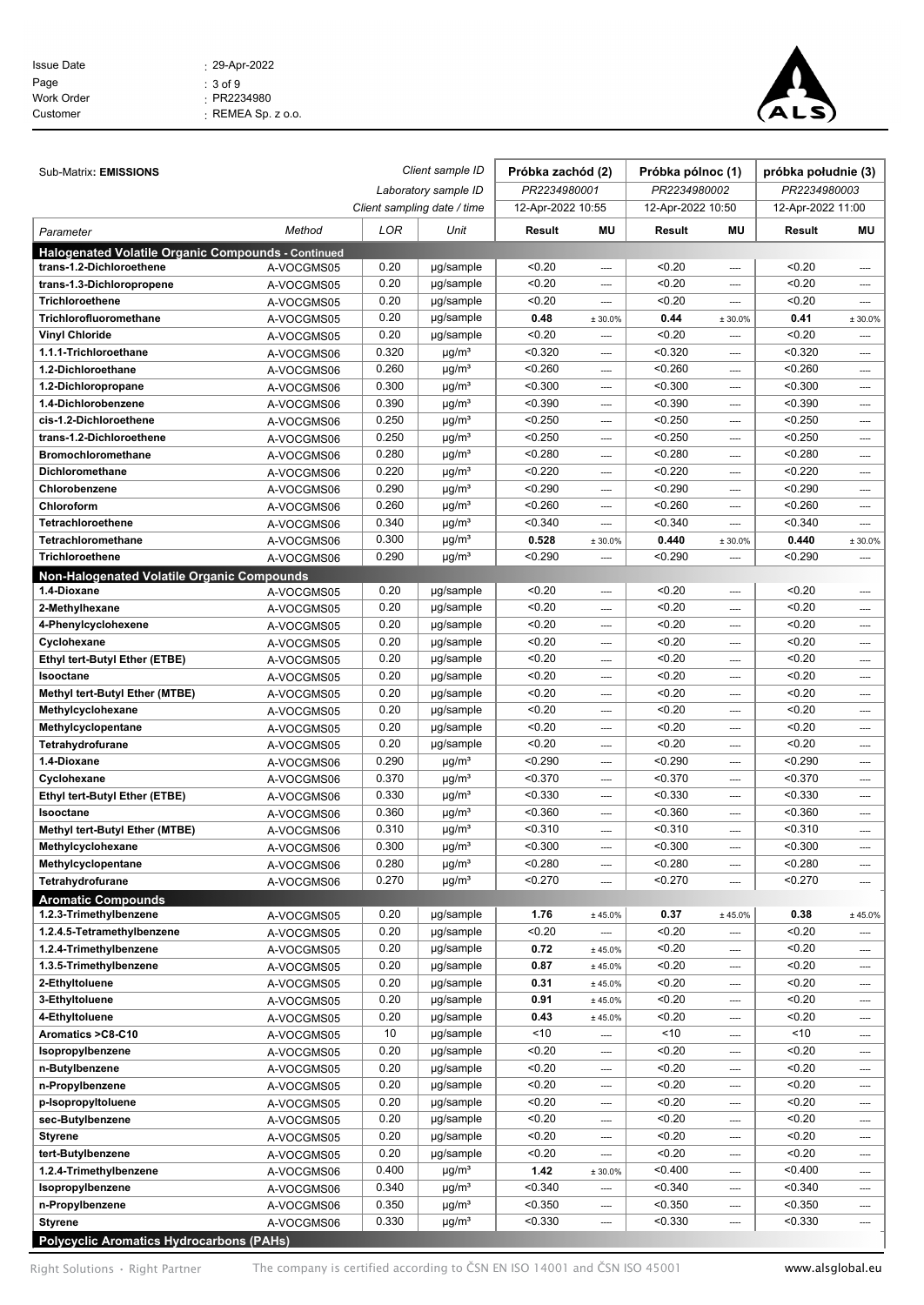| $: 29 - Apr - 2022$      |
|--------------------------|
| : 4 of 9                 |
| $\cdot$ PR2234980        |
| $\cdot$ REMEA Sp. z o.o. |
|                          |



| Sub-Matrix: EMISSIONS                                |                          |                                                     | Client sample ID                                 | Próbka zachód (2)  |         | Próbka pólnoc (1)  |         | próbka południe (3) |                          |
|------------------------------------------------------|--------------------------|-----------------------------------------------------|--------------------------------------------------|--------------------|---------|--------------------|---------|---------------------|--------------------------|
|                                                      |                          | Laboratory sample ID<br>Client sampling date / time |                                                  | PR2234980001       |         | PR2234980002       |         | PR2234980003        |                          |
|                                                      |                          |                                                     |                                                  | 12-Apr-2022 10:55  |         | 12-Apr-2022 10:50  |         | 12-Apr-2022 11:00   |                          |
| Parameter                                            | Method                   | LOR                                                 | Unit                                             | Result             | MU      | Result             | MU      | Result              | ΜU                       |
| Polycyclic Aromatics Hydrocarbons (PAHs) - Continued |                          |                                                     |                                                  |                    |         |                    |         |                     |                          |
| Naphthalene                                          | A-VOCGMS05               | 2.0                                                 | µg/sample                                        | 32.6               | ± 45.0% | 8.0                | ± 45.0% | 6.9                 | ± 45.0%                  |
| Naphthalene                                          | A-VOCGMS06               | 7.90                                                | $\mu$ g/m <sup>3</sup>                           | 128                | ± 30.0% | 31.4               | ± 30.0% | 27.1                | ± 30.0%                  |
| <b>Aldehydes / Ketones</b>                           |                          |                                                     |                                                  |                    |         |                    |         |                     |                          |
| 2-Butanone (MEK)                                     | A-VOCGMS05               | 0.40                                                | µg/sample                                        | < 0.40             | ----    | < 0.40             | ----    | < 0.40              |                          |
| Acetone                                              | A-VOCGMS05               | 0.20                                                | µg/sample                                        | 0.85               | ± 40.0% | 0.73               | ± 40.0% | 0.59                | ± 40.0%                  |
| Cyclohexanone                                        | A-VOCGMS05               | 0.40                                                | µg/sample                                        | < 0.40             |         | < 0.40             |         | < 0.40              |                          |
| Hexanal                                              | A-VOCGMS05               | 1.2                                                 | µg/sample                                        | 1.2                | ----    | 1.2                |         | 1.2                 | ----                     |
| Methyl iso-Butyl Ketone                              | A-VOCGMS05               | 0.40                                                | µg/sample                                        | < 0.40             | ----    | < 0.40             | ----    | < 0.40              | $\overline{\phantom{a}}$ |
| 2-Butanone (MEK)                                     | A-VOCGMS06               | 0.500                                               | $\mu$ g/m <sup>3</sup>                           | < 0.500            | ----    | < 0.500            | ----    | < 0.500             | ----                     |
| Acetone                                              | A-VOCGMS06               | 0.260                                               | $\mu$ g/m <sup>3</sup>                           | 1.08               | ± 30.0% | 0.932              | ± 30.0% | 0.753               | ± 30.0%                  |
| Cyclohexanone                                        | A-VOCGMS06               | 0.580                                               | $\mu$ g/m <sup>3</sup>                           | < 0.580            | ----    | < 0.580            | ----    | < 0.580             | ----                     |
| Methyl iso-Butyl Ketone                              | A-VOCGMS06               | 0.590                                               | $\mu$ g/m <sup>3</sup>                           | < 0.590            |         | < 0.590            |         | < 0.590             | ----                     |
| <b>Alcohols / Esters</b>                             |                          |                                                     |                                                  |                    |         |                    |         |                     |                          |
| 2-Butanol                                            | A-VOCGMS05               | 0.40                                                | µg/sample                                        | < 0.40             | ----    | < 0.40             | ----    | < 0.40              | $---$                    |
| 2-Ethylhexanol                                       | A-VOCGMS05               | 0.20                                                | µg/sample                                        | < 0.20             | ----    | < 0.20             | ----    | < 0.20              | ----                     |
| 2-Methyl-1-Butanol                                   | A-VOCGMS05               | 0.20                                                | µg/sample                                        | < 0.20             | ----    | < 0.20             | ----    | < 0.20              | ----                     |
| 2-Propanol                                           | A-VOCGMS05               | 0.20                                                | µg/sample                                        | < 0.20             | ----    | < 0.20             | ----    | < 0.20              | ----                     |
| Ethanol                                              | A-VOCGMS05               | 2.0                                                 | µg/sample                                        | 2.0                | ----    | 2.0                | ----    | 2.0                 | ----                     |
| <b>Ethyl Acetate</b>                                 | A-VOCGMS05               | 0.40                                                | µg/sample                                        | < 0.40             | ----    | < 0.40             | ----    | < 0.40              | ----                     |
| Isobutanol                                           | A-VOCGMS05               | 0.20                                                | µg/sample                                        | < 0.20             | ----    | < 0.20             | ----    | < 0.20              | ----                     |
| <b>Isobutyl Acetate</b>                              | A-VOCGMS05               | 0.40                                                | µg/sample                                        | < 0.40             | ----    | < 0.40             | ----    | < 0.40              | ----                     |
| n-Butanol                                            | A-VOCGMS05               | 0.30                                                | µg/sample                                        | < 0.30             | ----    | < 0.30             | ----    | < 0.30              | ----                     |
| n-Butyl Acetate                                      | A-VOCGMS05               | 0.40                                                | µg/sample                                        | < 0.40             | ----    | < 0.40             | ----    | < 0.40              | $---$                    |
| n-Propanol                                           | A-VOCGMS05               | 0.20                                                | µg/sample                                        | < 0.20             |         | < 0.20             | ----    | < 0.20              | ----                     |
| tert-Butyl Acetate                                   | A-VOCGMS05               | 0.20                                                | µg/sample                                        | < 0.20             | ----    | < 0.20             | ----    | < 0.20              | ----                     |
| <b>Vinyl Acetate</b>                                 | A-VOCGMS05               | 0.20                                                | µg/sample                                        | < 0.20             | ----    | < 0.20             | ----    | < 0.20              | ----                     |
| 2-Ethylhexanol                                       | A-VOCGMS06               | 0.460                                               | $\mu$ g/m <sup>3</sup>                           | < 0.460            | ----    | < 0.460            | ----    | < 0.460             | ----                     |
| 2-Propanol                                           | A-VOCGMS06               | 0.380                                               | $\mu$ g/m <sup>3</sup>                           | < 0.380            | ----    | < 0.380            | ----    | < 0.380             | ----                     |
| <b>Ethanol</b>                                       | A-VOCGMS06               | 1.90                                                | $\mu$ g/m <sup>3</sup>                           | < 1.90             | ----    | < 1.90             | ----    | < 1.90              | ----                     |
| <b>Ethyl Acetate</b>                                 | A-VOCGMS06               | 0.510                                               | $\mu$ g/m <sup>3</sup>                           | < 0.510            | ----    | < 0.510            | ----    | < 0.510             | ----                     |
| Isobutanol                                           | A-VOCGMS06               | 0.260                                               | $\mu$ g/m <sup>3</sup>                           | < 0.260            | ----    | < 0.260            | ----    | < 0.260             | ----                     |
| <b>Isobutyl Acetate</b>                              | A-VOCGMS06               | 0.630                                               | $\mu$ g/m <sup>3</sup>                           | < 0.630            | ----    | < 0.630            | ----    | < 0.630             | ----                     |
| n-Butanol                                            | A-VOCGMS06               | 0.400                                               | $\mu$ g/m <sup>3</sup>                           | < 0.400            | ----    | < 0.400            | ----    | < 0.400             | ----                     |
| n-Butyl Acetate                                      | A-VOCGMS06               | 0.660<br>0.620                                      | $\mu$ g/m <sup>3</sup><br>$\mu$ g/m <sup>3</sup> | < 0.660<br>< 0.620 | ----    | < 0.660<br>< 0.620 | ----    | < 0.660<br>< 0.620  | ----                     |
| 2-Butanol                                            | A-VOCGMS06               |                                                     |                                                  |                    | ----    |                    | ----    |                     | ----                     |
| <b>Terpenes</b><br>3-Carene                          |                          | 0.20                                                | µg/sample                                        | < 0.20             | ----    | < 0.20             | ----    | < 0.20              | ----                     |
| alpha-Pinene                                         | A-VOCGMS05<br>A-VOCGMS05 | 0.20                                                | µg/sample                                        | < 0.20             | ----    | < 0.20             | ----    | < 0.20              | $\cdots$                 |
| alpha-Terpinene                                      | A-VOCGMS05               | 0.20                                                | µg/sample                                        | < 0.20             | ----    | < 0.20             | ----    | < 0.20              | $\hspace{0.05cm} \cdots$ |
| beta-Pinene                                          | A-VOCGMS05               | 0.20                                                | µg/sample                                        | < 0.20             | ----    | < 0.20             | ----    | < 0.20              | ----                     |
| Limonene                                             | A-VOCGMS05               | 0.40                                                | µg/sample                                        | < 0.40             | ----    | < 0.40             | ----    | < 0.40              | $\cdots$                 |
| <b>Terpenes</b>                                      |                          |                                                     |                                                  |                    |         |                    |         |                     |                          |
| alpha-Pinene                                         | A-VOCGMS06               | 0.370                                               | $\mu$ g/m <sup>3</sup>                           | < 0.370            | ----    | < 0.370            | ----    | < 0.370             | ----                     |
| Limonene                                             | A-VOCGMS06               | 0.920                                               | $\mu$ g/m <sup>3</sup>                           | < 0.920            | ----    | < 0.920            | ----    | < 0.920             | $\cdots$                 |
| <b>Petroleum Hydrocarbons</b>                        |                          |                                                     |                                                  |                    |         |                    |         |                     |                          |
| Aliphates >C10-C12                                   | A-VOCGMS05               | 10                                                  | µg/sample                                        | ~10                | ----    | < 10               | ----    | ~10                 | $---$                    |
| Aliphates >C6-C8                                     | A-VOCGMS05               | 10                                                  | µg/sample                                        | ~10                | ----    | < 10               | ----    | ~10                 | ----                     |
| Aliphates >C8-C10                                    | A-VOCGMS05               | 10                                                  | µg/sample                                        | ~10                | ----    | < 10               | ----    | ~10                 | $\cdots$                 |
| C10 - C11 Fraction                                   | A-VOCGMS05               | 2.0                                                 | µg/sample                                        | 2.0                | ----    | 2.0                | ----    | 2.0                 | $\overline{\phantom{a}}$ |
| C11 - C12 Fraction                                   | A-VOCGMS05               | 2.0                                                 | µg/sample                                        | 2.0                | ----    | 2.0                | ----    | 2.0                 | $\hspace{0.05cm} \cdots$ |
| C12 - C13 Fraction                                   | A-VOCGMS05               | 2.0                                                 | µg/sample                                        | 2.0                | ----    | 2.0                | ----    | 2.0                 | $\cdots$                 |
| C6 - C7 Fraction                                     | A-VOCGMS05               | 2.0                                                 | µg/sample                                        | 2.0                | ----    | 2.0                | ----    | 2.0                 | $\cdots$                 |
| C7 - C8 Fraction                                     | A-VOCGMS05               | 2.0                                                 | µg/sample                                        | 2.0                | ----    | 2.0                | ----    | 2.0                 | ----                     |
| C8 - C9 Fraction                                     | A-VOCGMS05               | 2.0                                                 | $\overline{\mu g}$ /sample                       | 2.0                | ----    | 2.0                | ----    | 2.0                 | $\cdots$                 |
| C9 - C10 Fraction                                    | A-VOCGMS05               | 2.0                                                 | µg/sample                                        | 2.0                | ----    | 2.0                | ----    | 2.0                 | $\overline{\phantom{a}}$ |
| n-Decane                                             | A-VOCGMS05               | 0.20                                                | µg/sample                                        | < 0.20             | ----    | < 0.20             | ----    | < 0.20              | $\cdots$                 |
| n-Dodecane                                           | A-VOCGMS05               | 0.20                                                | µg/sample                                        | 0.76               | ± 30.0% | 0.75               | ± 30.0% | 0.63                | ± 30.0%                  |
| n-Heptane                                            | A-VOCGMS05               | 0.20                                                | µg/sample                                        | < 0.20             |         | < 0.20             | ----    | < 0.20              | ----                     |

Right Solutions • Right Partner The company is certified according to CSN EN ISO 14001 and CSN ISO 45001 www.alsglobal.eu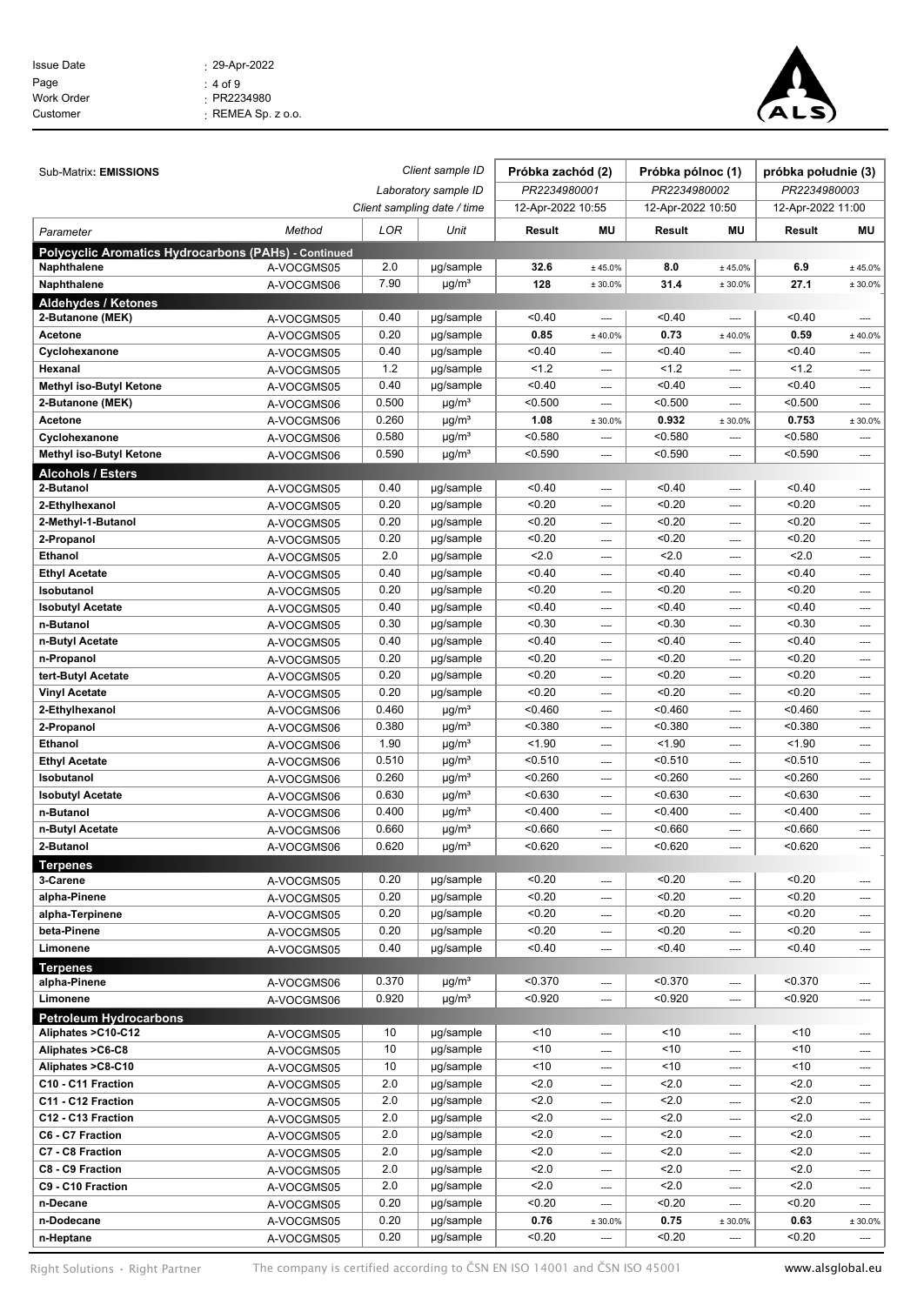| <b>Issue Date</b> | $: 29 - Apr - 2022$      |
|-------------------|--------------------------|
| Page              | $:5$ of $9$              |
| Work Order        | $\cdot$ PR2234980        |
| Customer          | $\cdot$ REMEA Sp. z o.o. |
|                   |                          |



| Sub-Matrix: EMISSIONS                     |            |       | Client sample ID            | Próbka zachód (2) |            | Próbka pólnoc (1) |           | próbka południe (3) |          |
|-------------------------------------------|------------|-------|-----------------------------|-------------------|------------|-------------------|-----------|---------------------|----------|
|                                           |            |       | Laboratory sample ID        | PR2234980001      |            | PR2234980002      |           | PR2234980003        |          |
|                                           |            |       | Client sampling date / time | 12-Apr-2022 10:55 |            | 12-Apr-2022 10:50 |           | 12-Apr-2022 11:00   |          |
|                                           |            |       |                             |                   |            |                   |           |                     |          |
| Parameter                                 | Method     | LOR   | Unit                        | <b>Result</b>     | <b>MU</b>  | <b>Result</b>     | <b>MU</b> | Result              | MU       |
| <b>Petroleum Hydrocarbons - Continued</b> |            |       |                             |                   |            |                   |           |                     |          |
| n-Hexadecane                              | A-VOCGMS05 | 0.20  | µq/sample                   | 0.38              | $± 30.0\%$ | 0.41              | ± 30.0%   | 0.36                | ± 30.0%  |
| n-Hexane                                  | A-VOCGMS05 | 0.40  | µq/sample                   | 0.43              | ± 35.0%    | 0.71              | ± 35.0%   | 0.69                | ± 35.0%  |
| n-Nonane                                  | A-VOCGMS05 | 0.20  | µg/sample                   | < 0.20            | ----       | < 0.20            | ----      | < 0.20              | ----     |
| n-Octane                                  | A-VOCGMS05 | 0.20  | µg/sample                   | < 0.20            | ----       | < 0.20            | ----      | < 0.20              | ----     |
| n-Pentane                                 | A-VOCGMS05 | 1.0   | µg/sample                   | 1.0               | ----       | 1.0               | ----      | 1.0                 | ----     |
| n-Tetradecane                             | A-VOCGMS05 | 0.20  | µq/sample                   | 0.41              | ± 30.0%    | 0.56              | ± 30.0%   | 0.48                | ± 30.0%  |
| n-Tridecane                               | A-VOCGMS05 | 0.20  | µq/sample                   | < 0.20            | ----       | < 0.20            | ----      | < 0.20              | ----     |
| n-Undecane                                | A-VOCGMS05 | 0.20  | µq/sample                   | < 0.20            | ----       | < 0.20            | ----      | < 0.20              | ----     |
| C10 - C11 Fraction                        | A-VOCGMS06 | 4.60  | $\mu$ g/m <sup>3</sup>      | 4.60              | ----       | < 4.60            | ----      | < 4.60              | ----     |
| C11 - C12 Fraction                        | A-VOCGMS06 | 8.30  | $\mu$ g/m <sup>3</sup>      | < 8.30            | ----       | < 8.30            | ----      | < 8.30              | ----     |
| C12 - C13 Fraction                        | A-VOCGMS06 | 25.0  | $\mu$ g/m <sup>3</sup>      | < 25.0            | ----       | < 25.0            | ----      | < 25.0              | ----     |
| C6 - C7 Fraction                          | A-VOCGMS06 | 3.00  | $\mu$ g/m <sup>3</sup>      | < 3.00            | ----       | < 3.00            | ----      | < 3.00              | ----     |
| C7 - C8 Fraction                          | A-VOCGMS06 | 3.40  | $\mu$ g/m <sup>3</sup>      | 3.40              | ----       | 3.40              | ----      | 3.40                | ----     |
| C8 - C9 Fraction                          | A-VOCGMS06 | 3.70  | $\mu$ g/m <sup>3</sup>      | 3.70              | ----       | 3.70              | ----      | < 3.70              | ----     |
| C9 - C10 Fraction                         | A-VOCGMS06 | 4.10  | $\mu$ g/m <sup>3</sup>      | < 4.10            | ----       | 4.10              | ----      | < 4.10              | ----     |
| n-Decane                                  | A-VOCGMS06 | 0.460 | $\mu$ g/m <sup>3</sup>      | < 0.460           | ----       | < 0.460           | ----      | < 0.460             | ----     |
| n-Dodecane                                | A-VOCGMS06 | 2.50  | $\mu$ g/m <sup>3</sup>      | 9.34              | ± 30.0%    | 9.22              | ± 30.0%   | 7.74                | ± 30.0%  |
| n-Heptane                                 | A-VOCGMS06 | 0.340 | $\mu$ g/m <sup>3</sup>      | < 0.340           | ----       | < 0.340           | ----      | < 0.340             | ----     |
| n-Hexane                                  | A-VOCGMS06 | 0.600 | $\mu$ g/m <sup>3</sup>      | 0.640             | ± 30.0%    | 1.06              | ± 30.0%   | 1.03                | ± 30.0%  |
| n-Nonane                                  | A-VOCGMS06 | 0.410 | $\mu$ g/m <sup>3</sup>      | < 0.410           | ----       | < 0.410           | ----      | < 0.410             | $---$    |
| n-Octane                                  | A-VOCGMS06 | 0.370 | $\mu$ g/m <sup>3</sup>      | < 0.370           | ----       | < 0.370           | ----      | < 0.370             | ----     |
| n-Pentane                                 | A-VOCGMS06 | 1.30  | $\mu$ g/m <sup>3</sup>      | < 1.30            | ----       | < 1.30            | ----      | < 1.30              | $\cdots$ |
| n-Undecane                                | A-VOCGMS06 | 0.830 | $\mu$ g/m <sup>3</sup>      | < 0.830           | $---$      | < 0.830           | $---$     | < 0.830             | ----     |

| Sub-Matrix: EMISSIONS                         |            |       | Client sample ID            | próbka wschód (4) |           | ----          |                | ----   |       |
|-----------------------------------------------|------------|-------|-----------------------------|-------------------|-----------|---------------|----------------|--------|-------|
|                                               |            |       | Laboratory sample ID        | PR2234980004      |           | ----          |                | ----   |       |
|                                               |            |       | Client sampling date / time | 12-Apr-2022 11:05 |           |               |                |        |       |
| Parameter                                     | Method     | LOR   | Unit                        | <b>Result</b>     | <b>MU</b> | <b>Result</b> | <b>MU</b>      | Result | МU    |
| <b>BTEX</b>                                   |            |       |                             |                   |           |               |                |        |       |
| <b>Benzene</b>                                | A-VOCGMS05 | 0.10  | µg/sample                   | 1.03              | ± 25.0%   | ----          | ----           | ----   | ----  |
| <b>Toluene</b>                                | A-VOCGMS05 | 0.10  | µg/sample                   | 1.01              | ± 20.0%   | ----          | ----           | ----   | ----  |
| Ethylbenzene                                  | A-VOCGMS05 | 0.10  | µg/sample                   | 0.22              | ± 20.0%   | ----          | ----           | ----   | ----  |
| meta- & para-Xylene                           | A-VOCGMS05 | 0.10  | µg/sample                   | 0.71              | ± 20.0%   | ----          | ----           | ----   | ----  |
| ortho-Xylene                                  | A-VOCGMS05 | 0.10  | µg/sample                   | 0.22              | ± 20.0%   | ----          | ----           | ----   | ----  |
| <b>Sum of BTEX</b>                            | A-VOCGMS05 | 0.50  | µg/sample                   | 3.19              | ----      | ----          | $\overline{a}$ | ----   | $---$ |
| Sum of TEX                                    | A-VOCGMS05 | 0.40  | µg/sample                   | 2.16              | ----      | ----          | ----           | ----   | ----  |
| <b>Sum of Xylenes</b>                         | A-VOCGMS05 | 0.20  | µg/sample                   | 0.93              | ----      | ----          | ----           | ----   | ----  |
| <b>Benzene</b>                                | A-VOCGMS06 | 0.120 | $\mu$ g/m <sup>3</sup>      | 1.26              | ± 30.0%   | ----          | ----           | ----   | ----  |
| Ethylbenzene                                  | A-VOCGMS06 | 0.150 | $\mu$ g/m <sup>3</sup>      | 0.318             | ± 30.0%   | ----          | ----           | ----   | ----  |
| meta- & para-Xylene                           | A-VOCGMS06 | 0.140 | $\mu$ g/m <sup>3</sup>      | 0.997             | ± 30.0%   | ----          | ----           | ----   | ----  |
| ortho-Xylene                                  | A-VOCGMS06 | 0.150 | $\mu$ g/m <sup>3</sup>      | 0.333             | ± 30.0%   | ----          | ----           | ----   | ----  |
| Sum of xylenes                                | A-VOCGMS06 | 0.290 | $\mu$ g/m <sup>3</sup>      | 1.34              | ± 30.0%   | ----          | ----           | ----   | ----  |
| <b>Toluene</b>                                | A-VOCGMS06 | 0.130 | $\mu$ g/m <sup>3</sup>      | 1.34              | ± 30.0%   | ----          | ----           | ----   | ----  |
| <b>Halogenated Volatile Organic Compounds</b> |            |       |                             |                   |           |               |                |        |       |
| 1.1.1.2-Tetrachloroethane                     | A-VOCGMS05 | 0.20  | µg/sample                   | < 0.20            | ----      | ----          | ----           | ----   | ----  |
| 1.1.1-Trichloroethane                         | A-VOCGMS05 | 0.20  | µg/sample                   | < 0.20            | $---$     | ----          | $---$          | ----   | ----  |
| 1.1.2.2-Tetrachloroethane                     | A-VOCGMS05 | 0.20  | µg/sample                   | < 0.20            | ----      | ----          | ----           | ----   | ----  |
| 1.1.2-Trichloroethane                         | A-VOCGMS05 | 0.20  | µg/sample                   | < 0.20            | ----      | ----          | ----           | ----   | ----  |
| 1.1-Dichloroethane                            | A-VOCGMS05 | 0.20  | µg/sample                   | < 0.20            | ----      | ----          | ----           | ----   | ----  |
| 1.1-Dichloroethene                            | A-VOCGMS06 | 0.250 | $\mu$ g/m <sup>3</sup>      | < 0.250           | ----      | ----          | ----           | ----   | ----  |
| 1.1-Dichloroethene                            | A-VOCGMS05 | 0.20  | µg/sample                   | < 0.20            | ----      | ----          | ----           | ----   | ----  |
| 1.1-Dichloropropene                           | A-VOCGMS05 | 0.20  | µg/sample                   | < 0.20            | ----      | ----          | $---$          | ----   | ----  |
| 1.2.3-Trichlorobenzene                        | A-VOCGMS05 | 0.20  | µg/sample                   | < 0.20            | ----      | ----          | ----           | ----   | ----  |
| 1.2.3-Trichloropropane                        | A-VOCGMS05 | 0.20  | µg/sample                   | < 0.20            | ----      | ----          | ----           | ----   | ----  |
| 1.2.4-Trichlorobenzene                        | A-VOCGMS05 | 0.20  | µg/sample                   | < 0.20            | ----      | ----          | $---$          | ----   | $---$ |
| 1.2-Dibromo-3-Chloropropane                   | A-VOCGMS05 | 0.20  | µg/sample                   | < 0.20            | ----      | ----          | ----           | ----   | ----  |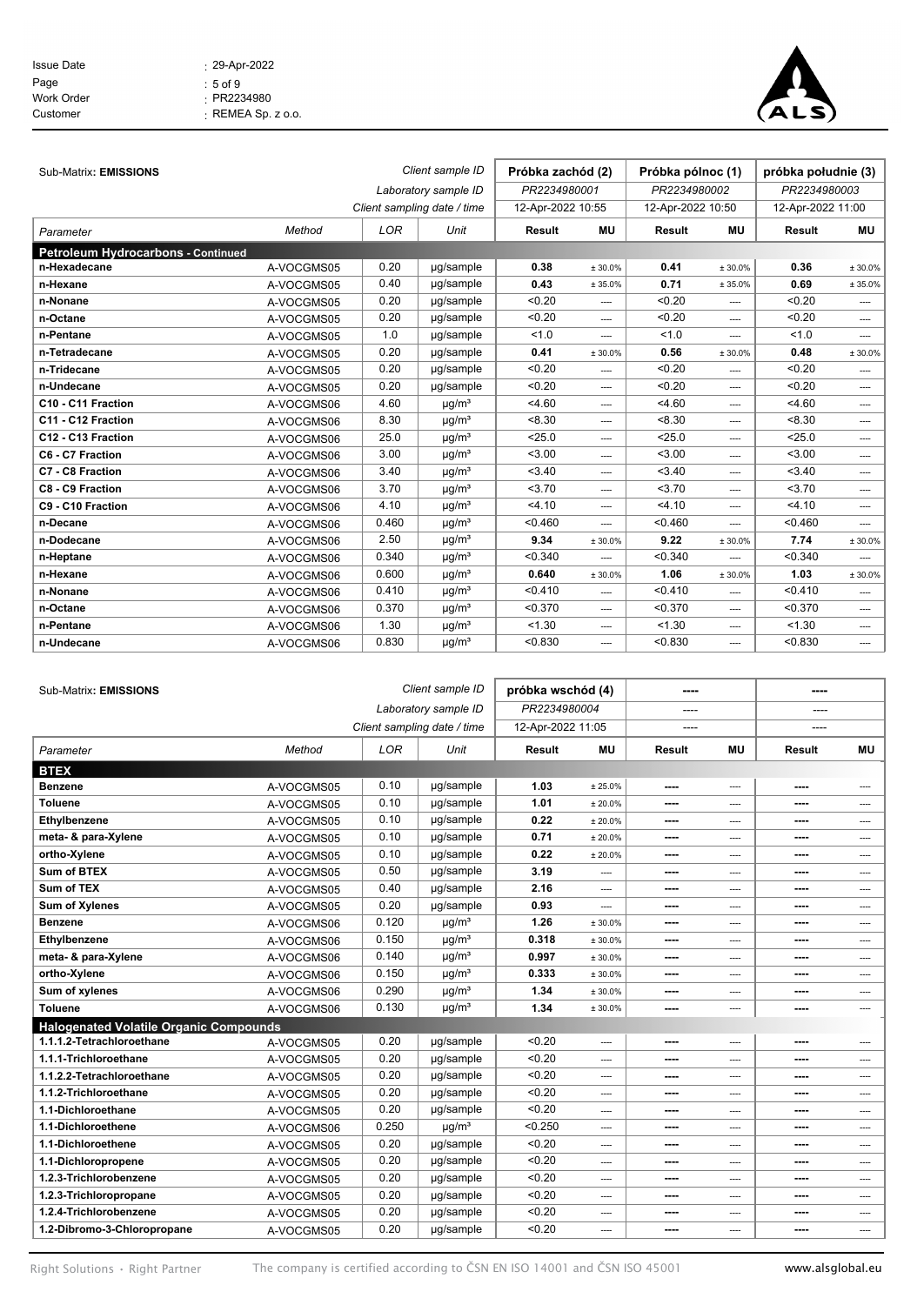| <b>Issue Date</b> | $: 29 - Apr - 2022$      |
|-------------------|--------------------------|
| Page              | : 6 of 9                 |
| Work Order        | $\cdot$ PR2234980        |
| Customer          | $\cdot$ REMEA Sp. z o.o. |
|                   |                          |



| Sub-Matrix: EMISSIONS                                                         |            |                      | Client sample ID            | próbka wschód (4) |         | ----                     |      |              |          |
|-------------------------------------------------------------------------------|------------|----------------------|-----------------------------|-------------------|---------|--------------------------|------|--------------|----------|
|                                                                               |            | Laboratory sample ID |                             | PR2234980004      |         | ----                     |      |              |          |
|                                                                               |            |                      | Client sampling date / time | 12-Apr-2022 11:05 |         |                          |      |              |          |
|                                                                               |            |                      |                             |                   |         |                          |      |              |          |
| Parameter                                                                     | Method     | LOR                  | Unit                        | Result            | MU      | Result                   | MU   | Result       | ΜU       |
| Halogenated Volatile Organic Compounds - Continued<br>1.2-Dibromoethane (EDB) |            | 0.20                 | µg/sample                   | < 0.20            |         | ----                     |      |              |          |
| 1.2-Dichlorobenzene                                                           | A-VOCGMS05 | 0.20                 | µg/sample                   | < 0.20            | ----    | ----                     | ---- | ----<br>---- |          |
| 1.2-Dichloroethane                                                            | A-VOCGMS05 | 0.20                 | µg/sample                   | < 0.20            | ----    |                          | ---- |              | ----     |
|                                                                               | A-VOCGMS05 | 0.20                 |                             | < 0.20            | ----    | ----                     | ---- | ----         | ----     |
| 1.2-Dichloropropane                                                           | A-VOCGMS05 |                      | µg/sample                   | < 0.20            | ----    | $- - - -$                | ---- | ----         | ----     |
| 1.3.5-Trichlorobenzene                                                        | A-VOCGMS05 | 0.20<br>0.20         | µg/sample                   |                   | ----    | ----                     | ---- | ----         | ----     |
| 1.3-Dichlorobenzene                                                           | A-VOCGMS05 | 0.20                 | µg/sample                   | < 0.20            | ----    | ----                     | ---- | ----         | ----     |
| 1.3-Dichloropropane                                                           | A-VOCGMS05 |                      | µg/sample                   | < 0.20            | ----    | $\overline{\phantom{a}}$ | ---- | ----         | ----     |
| 1.4-Dichlorobenzene                                                           | A-VOCGMS05 | 0.20                 | µg/sample                   | < 0.20            | ----    | ----                     | ---- | ----         | ----     |
| 2.2-Dichloropropane                                                           | A-VOCGMS05 | 0.20                 | µg/sample                   | < 0.20            | $---$   | ----                     | ---- | ----         | ----     |
| 2-Chlorotoluene                                                               | A-VOCGMS05 | 0.20                 | µg/sample                   | < 0.20            | ----    | $- - - -$                | ---- | ----         | ----     |
| 4-Chlorotoluene                                                               | A-VOCGMS05 | 0.20                 | µg/sample                   | < 0.20            | ----    | ----                     | ---- | ----         | ----     |
| <b>Bromobenzene</b>                                                           | A-VOCGMS05 | 0.20                 | µg/sample                   | < 0.20            | $---$   | ----                     | ---- | ----         | ----     |
| <b>Bromochloromethane</b>                                                     | A-VOCGMS05 | 0.20                 | µg/sample                   | < 0.20            | ----    | ----                     | ---- | ----         | ----     |
| <b>Bromodichloromethane</b>                                                   | A-VOCGMS05 | 0.20                 | µg/sample                   | < 0.20            | ----    | ----                     | ---- | ----         | ----     |
| <b>Bromoform</b>                                                              | A-VOCGMS05 | 0.20                 | µg/sample                   | < 0.20            | ----    | ----                     | ---- | ----         | ----     |
| <b>Bromomethane</b>                                                           | A-VOCGMS05 | 0.20                 | µg/sample                   | < 0.20            | ----    | $- - - -$                | ---- | ----         | ----     |
| Chlorobenzene                                                                 | A-VOCGMS05 | 0.20                 | µg/sample                   | < 0.20            | ----    | ----                     | ---- | ----         | ----     |
| Chloroethane                                                                  | A-VOCGMS05 | 0.20                 | µg/sample                   | < 0.20            | ----    | ----                     | ---- | ----         | ----     |
| Chloroform                                                                    | A-VOCGMS05 | 0.20                 | µg/sample                   | < 0.20            | ----    | $\overline{\phantom{a}}$ | ---- | ----         | ----     |
| Chloromethane                                                                 | A-VOCGMS05 | 0.20                 | µg/sample                   | < 0.20            | ----    | ----                     | ---- | ----         | ----     |
| cis-1.2-Dichloroethene                                                        | A-VOCGMS05 | 0.20                 | µg/sample                   | < 0.20            | ----    | ----                     | ---- | ----         | ----     |
| cis-1.3-Dichloropropene                                                       | A-VOCGMS05 | 0.20                 | µg/sample                   | < 0.20            | ----    | ----                     | ---- | ----         | ----     |
| Dibromochloromethane                                                          | A-VOCGMS05 | 0.20                 | µg/sample                   | < 0.20            | ----    |                          | ---- | ----         | ----     |
| <b>Dibromomethane</b>                                                         | A-VOCGMS05 | 0.20                 | µg/sample                   | < 0.20            | $---$   | ----                     | ---- | ----         | ----     |
| Dichlorodifluoromethane                                                       | A-VOCGMS05 | 0.20                 | µg/sample                   | < 0.20            | ----    | ----                     | ---- | ----         | $\cdots$ |
| Dichloromethane                                                               | A-VOCGMS05 | 0.20                 | µg/sample                   | < 0.20            | ----    | ----                     | ---- | ----         | ----     |
| Hexachlorobutadiene                                                           | A-VOCGMS05 | 0.20                 | µg/sample                   | < 0.20            | $---$   | ----                     | ---- | ----         | ----     |
| Tetrachloroethene                                                             | A-VOCGMS05 | 0.20                 | µg/sample                   | < 0.20            | ----    | $- - - -$                | ---- | ----         | ----     |
| Tetrachloromethane                                                            | A-VOCGMS05 | 0.20                 | µg/sample                   | 0.32              | ± 30.0% | ----                     | ---- | ----         | ----     |
| trans-1.2-Dichloroethene                                                      | A-VOCGMS05 | 0.20                 | µg/sample                   | < 0.20            | ----    | ----                     | ---- | ----         | ----     |
| trans-1.3-Dichloropropene                                                     | A-VOCGMS05 | 0.20                 | µg/sample                   | < 0.20            | ----    | $\overline{\phantom{a}}$ | ---- | ----         | ----     |
| Trichloroethene                                                               | A-VOCGMS05 | 0.20                 | µg/sample                   | < 0.20            | ----    | ----                     | ---- | ----         | ----     |
| Trichlorofluoromethane                                                        | A-VOCGMS05 | 0.20                 | µg/sample                   | 0.48              | ± 30.0% | ----                     | ---- | ----         | ----     |
| <b>Vinyl Chloride</b>                                                         | A-VOCGMS05 | 0.20                 | µg/sample                   | < 0.20            | ----    | ----                     | ---- | ----         | ----     |
| 1.1.1-Trichloroethane                                                         | A-VOCGMS06 | 0.320                | $\mu$ g/m <sup>3</sup>      | < 0.320           | ----    | ----                     | ---- | ----         | ----     |
| 1.2-Dichloroethane                                                            | A-VOCGMS06 | 0.260                | $\mu$ g/m <sup>3</sup>      | < 0.260           | ----    | ----                     | ---- | ----         | ----     |
| 1.2-Dichloropropane                                                           | A-VOCGMS06 | 0.300                | $\mu$ g/m <sup>3</sup>      | < 0.300           | ----    | ----                     | ---- | ----         | ----     |
| 1.4-Dichlorobenzene                                                           | A-VOCGMS06 | 0.390                | $\mu$ g/m <sup>3</sup>      | < 0.390           | ----    | ----                     | ---- | ----         | ----     |
| cis-1.2-Dichloroethene                                                        | A-VOCGMS06 | 0.250                | $\mu$ g/m <sup>3</sup>      | < 0.250           | ----    | $---$                    | ---- | ----         | ----     |
| trans-1.2-Dichloroethene                                                      | A-VOCGMS06 | 0.250                | $\mu$ g/m <sup>3</sup>      | < 0.250           | ----    | ----                     | ---- | ----         | ----     |
| <b>Bromochloromethane</b>                                                     | A-VOCGMS06 | 0.280                | $\mu$ g/m <sup>3</sup>      | < 0.280           | ----    | ----                     | ---- | ----         | ----     |
| Dichloromethane                                                               | A-VOCGMS06 | 0.220                | $\mu$ g/m <sup>3</sup>      | < 0.220           | ----    | ----                     | ---- | ----         | ----     |
| Chlorobenzene                                                                 | A-VOCGMS06 | 0.290                | $\mu$ g/m <sup>3</sup>      | < 0.290           | ----    | ----                     | ---- | ----         | ----     |
| Chloroform                                                                    | A-VOCGMS06 | 0.260                | $\mu$ g/m <sup>3</sup>      | < 0.260           | ----    | ----                     | ---- | ----         | ----     |
| Tetrachloroethene                                                             | A-VOCGMS06 | 0.340                | $\mu$ g/m <sup>3</sup>      | < 0.340           | ----    | ----                     | ---- | ----         | ----     |
| Tetrachloromethane                                                            | A-VOCGMS06 | 0.300                | $\mu$ g/m <sup>3</sup>      | 0.469             | ± 30.0% | ----                     | ---- | ----         | ----     |
| Trichloroethene                                                               | A-VOCGMS06 | 0.290                | $\mu$ g/m <sup>3</sup>      | < 0.290           |         | ----                     | ---- | ----         | ----     |
| Non-Halogenated Volatile Organic Compounds                                    |            |                      |                             |                   |         |                          |      |              |          |
| 1.4-Dioxane                                                                   | A-VOCGMS05 | 0.20                 | µg/sample                   | < 0.20            | ----    | ----                     | ---- | ----         | ----     |
| 2-Methylhexane                                                                | A-VOCGMS05 | 0.20                 | µg/sample                   | < 0.20            | ----    | ----                     | ---- | ----         | ----     |
| 4-Phenylcyclohexene                                                           | A-VOCGMS05 | 0.20                 | µg/sample                   | < 0.20            | ----    | ----                     | ---- | ----         | ----     |
| Cyclohexane                                                                   | A-VOCGMS05 | 0.20                 | µg/sample                   | < 0.20            | ----    | $---$                    | ---- | ----         | ----     |
| Ethyl tert-Butyl Ether (ETBE)                                                 | A-VOCGMS05 | 0.20                 | µg/sample                   | < 0.20            | ----    | ----                     | ---- | ----         | ----     |
| Isooctane                                                                     | A-VOCGMS05 | 0.20                 | µg/sample                   | < 0.20            | ----    | ----                     | ---- | ----         | ----     |
| Methyl tert-Butyl Ether (MTBE)                                                | A-VOCGMS05 | 0.20                 | µg/sample                   | < 0.20            | ----    | $---$                    | ---- | ----         | ----     |
| Methylcyclohexane                                                             | A-VOCGMS05 | 0.20                 | µg/sample                   | < 0.20            | ----    | ----                     | ---- | ----         | ----     |
| Methylcyclopentane                                                            | A-VOCGMS05 | 0.20                 | µg/sample                   | < 0.20            | ----    | ----                     | ---- | ----         | ----     |
| Tetrahydrofurane                                                              | A-VOCGMS05 | 0.20                 | µg/sample                   | < 0.20            | ----    |                          | ---- | ----         | ----     |

Right Solutions • Right Partner The company is certified according to CSN EN ISO 14001 and CSN ISO 45001 www.alsglobal.eu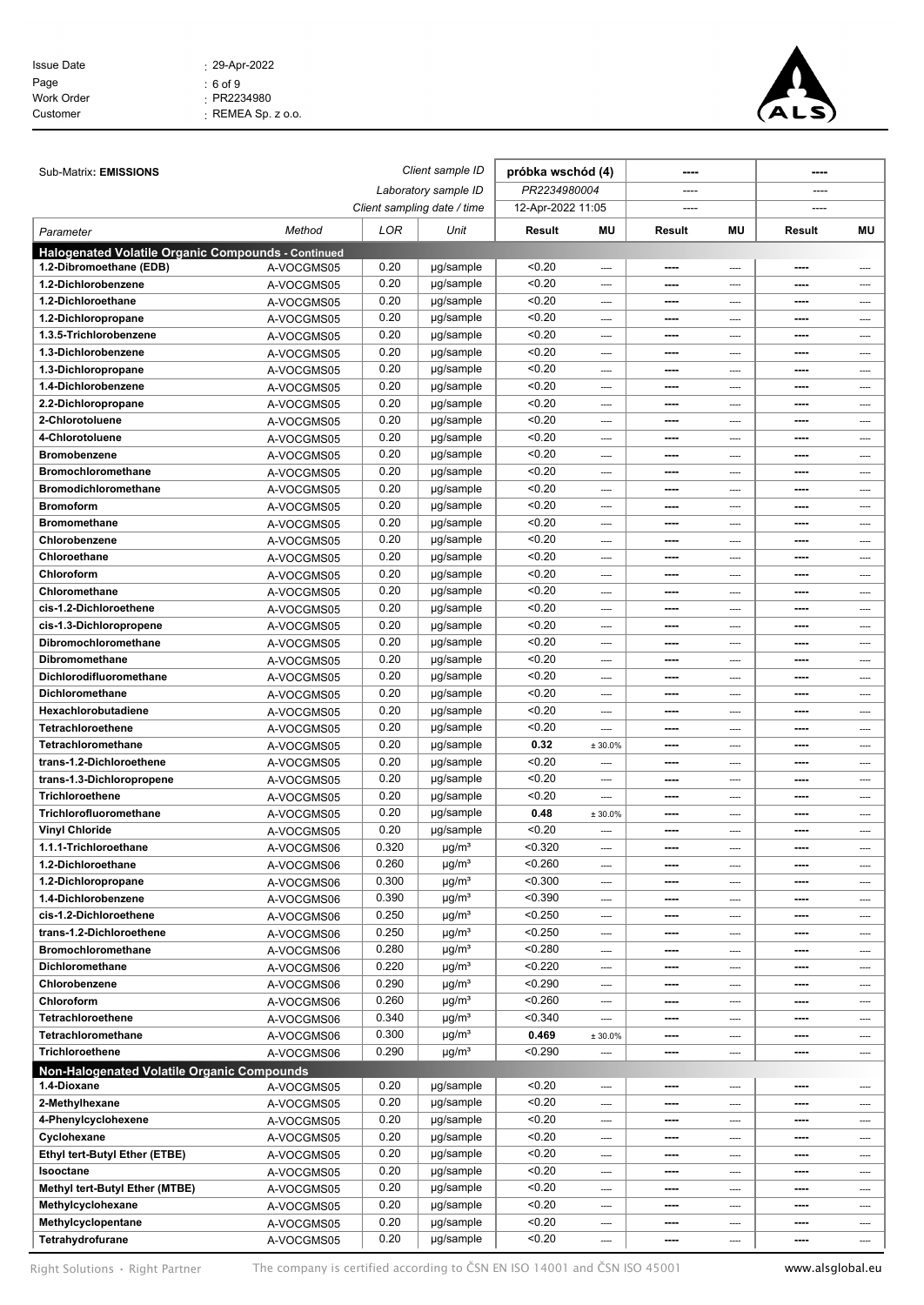| $: 29 - Apr - 2022$      |
|--------------------------|
| $: 7$ of 9               |
| $\cdot$ PR2234980        |
| $\cdot$ REMEA Sp. z o.o. |
|                          |



| Sub-Matrix: EMISSIONS                                                 |            |       | Client sample ID<br>próbka wschód (4) |                   |              | ----                     |                          |              |          |
|-----------------------------------------------------------------------|------------|-------|---------------------------------------|-------------------|--------------|--------------------------|--------------------------|--------------|----------|
|                                                                       |            |       | Laboratory sample ID                  | PR2234980004      |              | ----                     |                          | ----         |          |
|                                                                       |            |       | Client sampling date / time           | 12-Apr-2022 11:05 |              |                          |                          |              |          |
| Parameter                                                             | Method     | LOR   | Unit                                  | Result<br>MU      |              | <b>MU</b><br>Result      |                          | Result<br>ΜU |          |
|                                                                       |            |       |                                       |                   |              |                          |                          |              |          |
| Non-Halogenated Volatile Organic Compounds - Continued<br>1.4-Dioxane | A-VOCGMS06 | 0.290 | $\mu$ g/m <sup>3</sup>                | < 0.290           | ----         | ----                     | ----                     | ----         | ----     |
| Cyclohexane                                                           | A-VOCGMS06 | 0.370 | $\mu$ g/m <sup>3</sup>                | < 0.370           | ----         | ----                     | ----                     | ----         | ----     |
| Ethyl tert-Butyl Ether (ETBE)                                         | A-VOCGMS06 | 0.330 | $\mu$ g/m <sup>3</sup>                | < 0.330           | ----         | ----                     | ----                     | ----         | ----     |
| Isooctane                                                             | A-VOCGMS06 | 0.360 | $\mu$ g/m <sup>3</sup>                | < 0.360           | ----         | ----                     | ----                     | ----         | ----     |
| Methyl tert-Butyl Ether (MTBE)                                        | A-VOCGMS06 | 0.310 | $\mu$ g/m <sup>3</sup>                | < 0.310           | ----         | ----                     | ----                     | ----         | ----     |
| Methylcyclohexane                                                     | A-VOCGMS06 | 0.300 | $\mu$ g/m <sup>3</sup>                | < 0.300           | ----         |                          | ----                     | ----         | ----     |
| Methylcyclopentane                                                    | A-VOCGMS06 | 0.280 | $\mu$ g/m <sup>3</sup>                | < 0.280           | ----         | ----                     | ----                     | ----         | ----     |
| Tetrahydrofurane                                                      | A-VOCGMS06 | 0.270 | $\mu$ g/m <sup>3</sup>                | < 0.270           | ----         | ----                     | ----                     | ----         | $---$    |
| <b>Aromatic Compounds</b>                                             |            |       |                                       |                   |              |                          |                          |              |          |
| 1.2.3-Trimethylbenzene                                                | A-VOCGMS05 | 0.20  | µg/sample                             | < 0.20            | ----         | ----                     | ----                     | ----         |          |
| 1.2.4.5-Tetramethylbenzene                                            | A-VOCGMS05 | 0.20  | µg/sample                             | < 0.20            | ----         | ----                     | ----                     | ----         | ----     |
| 1.2.4-Trimethylbenzene                                                | A-VOCGMS05 | 0.20  | µg/sample                             | < 0.20            | ----         | $- - - -$                | $---$                    | ----         | ----     |
| 1.3.5-Trimethylbenzene                                                | A-VOCGMS05 | 0.20  | µg/sample                             | < 0.20            | ----         | ----                     | ----                     | ----         | ----     |
| 2-Ethyltoluene                                                        | A-VOCGMS05 | 0.20  | µg/sample                             | < 0.20            | ----         | ----                     | ----                     | ----         | ----     |
| 3-Ethyltoluene                                                        | A-VOCGMS05 | 0.20  | µg/sample                             | < 0.20            | ----         | $- - - -$                | $---$                    | ----         | ----     |
| 4-Ethyltoluene                                                        | A-VOCGMS05 | 0.20  | µg/sample                             | < 0.20            | ----         | $- - - -$                | ----                     | ----         | ----     |
| Aromatics > C8-C10                                                    | A-VOCGMS05 | 10    | µg/sample                             | ~10               | ----         |                          | ----                     |              | ----     |
| Isopropylbenzene                                                      | A-VOCGMS05 | 0.20  | µg/sample                             | < 0.20            | $---$        | ----                     | $---$                    | ----         | ----     |
| n-Butylbenzene                                                        | A-VOCGMS05 | 0.20  | µg/sample                             | < 0.20            | ----         | ----                     | ----                     | ----         | ----     |
| n-Propylbenzene                                                       | A-VOCGMS05 | 0.20  | µg/sample                             | < 0.20            | ----         | ----                     | ----                     | ----         | ----     |
| p-IsopropyItoluene                                                    | A-VOCGMS05 | 0.20  | µg/sample                             | < 0.20            | ----         | ----                     | ----                     | ----         | ----     |
| sec-Butylbenzene                                                      | A-VOCGMS05 | 0.20  | µg/sample                             | < 0.20            | ----         | $- - - -$                | ----                     | ----         | ----     |
| Styrene                                                               | A-VOCGMS05 | 0.20  | µg/sample                             | < 0.20            | ----         | ----                     | ----                     | ----         | ----     |
| tert-Butylbenzene                                                     | A-VOCGMS05 | 0.20  | µg/sample                             | < 0.20            | ----         | ----                     | $---$                    | ----         | ----     |
| 1.2.4-Trimethylbenzene                                                | A-VOCGMS06 | 0.400 | $\mu$ g/m <sup>3</sup>                | < 0.400           | ----         | ----                     | ----                     | ----         | ----     |
| Isopropylbenzene                                                      | A-VOCGMS06 | 0.340 | $\mu$ g/m <sup>3</sup>                | < 0.340           | ----         | ----                     | ----                     | ----         | ----     |
| n-Propylbenzene                                                       | A-VOCGMS06 | 0.350 | $\mu$ g/m <sup>3</sup>                | < 0.350           | ----         | ----                     | ----                     | ----         | ----     |
| Styrene                                                               | A-VOCGMS06 | 0.330 | $\mu$ g/m <sup>3</sup>                | < 0.330           | ----         |                          | ----                     | ----         | ----     |
| <b>Polycyclic Aromatics Hydrocarbons (PAHs)</b><br>Naphthalene        |            | 2.0   |                                       | 4.0               |              |                          |                          |              |          |
| Naphthalene                                                           | A-VOCGMS05 | 7.90  | µg/sample<br>$\mu$ g/m <sup>3</sup>   | < 15.8            | ----<br>---- | ----<br>----             | ----<br>----             | ----         | ----     |
|                                                                       | A-VOCGMS06 |       |                                       |                   |              |                          |                          |              | ----     |
| <b>Aldehydes / Ketones</b><br>2-Butanone (MEK)                        | A-VOCGMS05 | 0.40  | µg/sample                             | < 0.40            | ----         | ----                     | ----                     | ----         |          |
| Acetone                                                               | A-VOCGMS05 | 0.20  | µg/sample                             | 0.75              | ± 40.0%      | $- - - -$                | $\overline{\phantom{a}}$ | ----         | ----     |
| Cyclohexanone                                                         | A-VOCGMS05 | 0.40  | µg/sample                             | < 0.40            |              | $- - - -$                | ----                     | ----         | ----     |
| Hexanal                                                               | A-VOCGMS05 | $1.2$ | µg/sample                             | 1.2               | ----         | ----                     | ----                     | ----         | ----     |
| Methyl iso-Butyl Ketone                                               | A-VOCGMS05 | 0.40  | µg/sample                             | < 0.40            | ----         | $\overline{\phantom{a}}$ | ----                     | ----         | ----     |
| 2-Butanone (MEK)                                                      | A-VOCGMS06 | 0.500 | $\mu$ g/m <sup>3</sup>                | < 0.500           | ----         | ----                     | ----                     | ----         | ----     |
| Acetone                                                               | A-VOCGMS06 | 0.260 | $\mu$ g/m <sup>3</sup>                | 0.957             | ± 30.0%      | ----                     | ----                     | ----         | ----     |
| Cyclohexanone                                                         | A-VOCGMS06 | 0.580 | $\mu$ g/m <sup>3</sup>                | < 0.580           | ----         | $---$                    | ----                     | ----         | ----     |
| Methyl iso-Butyl Ketone                                               | A-VOCGMS06 | 0.590 | $\mu$ g/m <sup>3</sup>                | < 0.590           | ----         |                          | ----                     | ----         | ----     |
| <b>Alcohols / Esters</b>                                              |            |       |                                       |                   |              |                          |                          |              |          |
| 2-Butanol                                                             | A-VOCGMS05 | 0.40  | µg/sample                             | < 0.40            | ----         | ----                     | ----                     | ----         | ----     |
| 2-Ethylhexanol                                                        | A-VOCGMS05 | 0.20  | µg/sample                             | < 0.20            | ----         | $---$                    | ----                     | ----         | ----     |
| 2-Methyl-1-Butanol                                                    | A-VOCGMS05 | 0.20  | µg/sample                             | < 0.20            | ----         | ----                     | ----                     | ----         | ----     |
| 2-Propanol                                                            | A-VOCGMS05 | 0.20  | µg/sample                             | < 0.20            | ----         | ----                     | ----                     | ----         | ----     |
| Ethanol                                                               | A-VOCGMS05 | 2.0   | µg/sample                             | 2.0               | ----         | ----                     | ----                     | ----         | ----     |
| <b>Ethyl Acetate</b>                                                  | A-VOCGMS05 | 0.40  | µg/sample                             | < 0.40            | ----         | ----                     | ----                     | ----         | ----     |
| Isobutanol                                                            | A-VOCGMS05 | 0.20  | µg/sample                             | < 0.20            | ----         | ----                     | ----                     | ----         | ----     |
| <b>Isobutyl Acetate</b>                                               | A-VOCGMS05 | 0.40  | µg/sample                             | < 0.40            | ----         | ----                     | ----                     | ----         | $\cdots$ |
| n-Butanol                                                             | A-VOCGMS05 | 0.30  | µg/sample                             | < 0.30            | ----         | ----                     | ----                     | ----         | ----     |
| n-Butyl Acetate                                                       | A-VOCGMS05 | 0.40  | µg/sample                             | < 0.40            | ----         | ----                     | ----                     | ----         | ----     |
| n-Propanol                                                            | A-VOCGMS05 | 0.20  | µg/sample                             | < 0.20            | ----         | ----                     | ----                     | ----         | ----     |
| tert-Butyl Acetate                                                    | A-VOCGMS05 | 0.20  | µg/sample                             | < 0.20            | ----         | ----                     | ----                     | ----         | ----     |
| Vinyl Acetate                                                         | A-VOCGMS05 | 0.20  | µg/sample                             | < 0.20            | ----         | ----                     | ----                     | ----         | ----     |
| 2-Ethylhexanol                                                        | A-VOCGMS06 | 0.460 | $\mu$ g/m <sup>3</sup>                | < 0.460           | ----         | $---$                    | ----                     | ----         | ----     |
| 2-Propanol                                                            | A-VOCGMS06 | 0.380 | $\mu$ g/m <sup>3</sup>                | < 0.380           | ----         | ----                     | ----                     | ----         | ----     |
| Ethanol                                                               | A-VOCGMS06 | 1.90  | $\mu$ g/m <sup>3</sup>                | < 1.90            | ----         | ----                     | ----                     | ----         | ----     |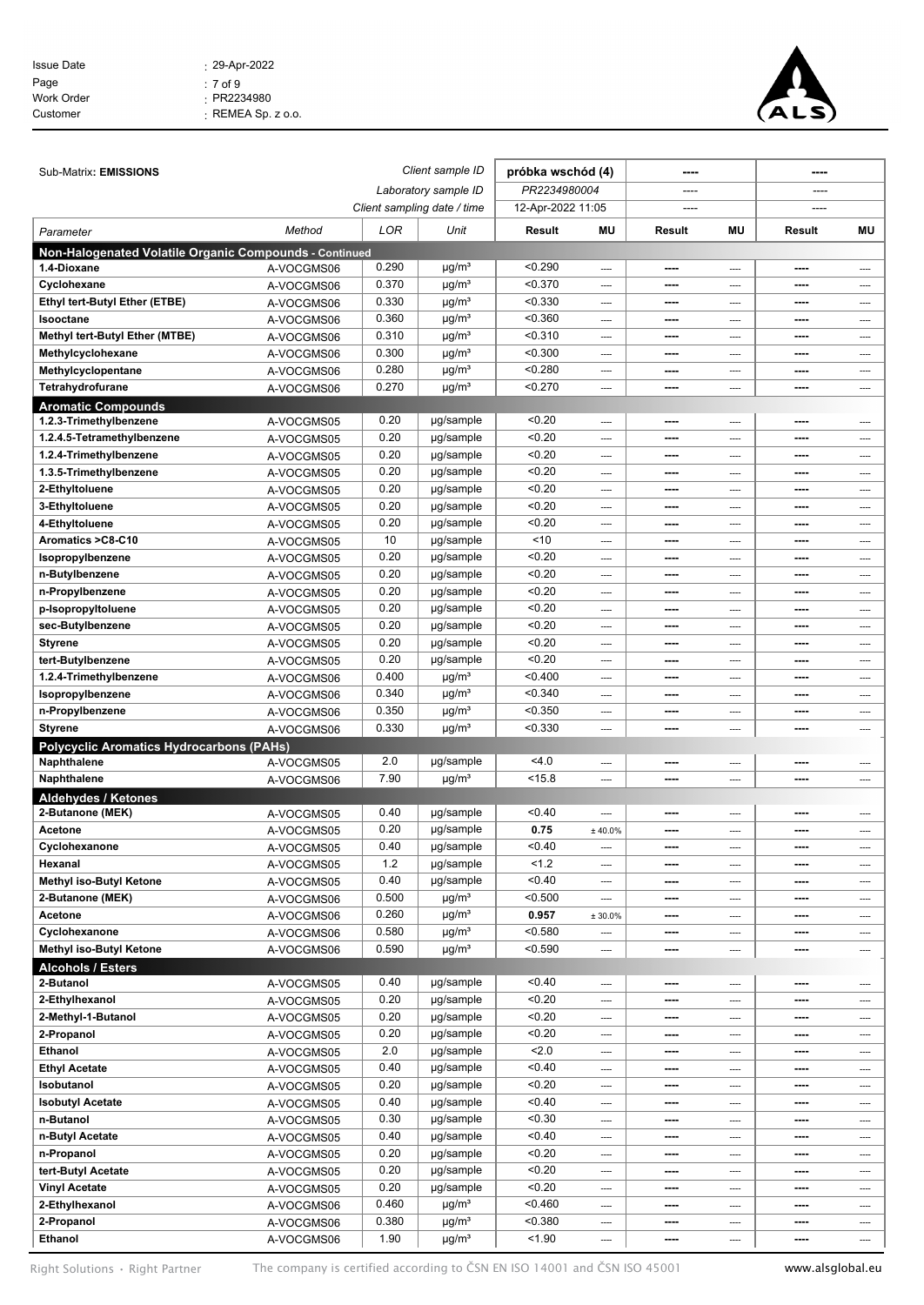| <b>Issue Date</b> | $: 29 - Apr - 2022$      |
|-------------------|--------------------------|
| Page              | $: 8$ of $9$             |
| <b>Work Order</b> | $\cdot$ PR2234980        |
| Customer          | $\cdot$ REMEA Sp. z o.o. |



| Sub-Matrix: EMISSIONS         |            | Client sample ID<br>próbka wschód (4) |                             |                   |          |        |      |        |          |
|-------------------------------|------------|---------------------------------------|-----------------------------|-------------------|----------|--------|------|--------|----------|
|                               |            |                                       | Laboratory sample ID        | PR2234980004      |          |        |      |        |          |
|                               |            |                                       | Client sampling date / time | 12-Apr-2022 11:05 |          | ----   |      |        |          |
| Parameter                     | Method     | LOR                                   | Unit                        | Result            | MU       | Result | MU   | Result | ΜU       |
| Alcohols / Esters - Continued |            |                                       |                             |                   |          |        |      |        |          |
| <b>Ethyl Acetate</b>          | A-VOCGMS06 | 0.510                                 | $\mu$ g/m <sup>3</sup>      | < 0.510           | $\cdots$ | ----   | ---- | ----   | ----     |
| Isobutanol                    | A-VOCGMS06 | 0.260                                 | $\mu$ g/m <sup>3</sup>      | < 0.260           | ----     | ----   | ---- | ----   | ----     |
| <b>Isobutyl Acetate</b>       | A-VOCGMS06 | 0.630                                 | $\mu$ g/m <sup>3</sup>      | < 0.630           | ----     |        | ---- | ----   | ----     |
| n-Butanol                     | A-VOCGMS06 | 0.400                                 | $\mu$ g/m <sup>3</sup>      | < 0.400           | ----     | ----   | ---- | ----   | $---$    |
| n-Butyl Acetate               | A-VOCGMS06 | 0.660                                 | $\mu$ g/m <sup>3</sup>      | < 0.660           | ----     | ----   | ---- | ----   | ----     |
| 2-Butanol                     | A-VOCGMS06 | 0.620                                 | $\mu$ g/m <sup>3</sup>      | < 0.620           | ----     | ----   | ---- | ----   | ----     |
| <b>Terpenes</b>               |            |                                       |                             |                   |          |        |      |        |          |
| 3-Carene                      | A-VOCGMS05 | 0.20                                  | µg/sample                   | < 0.20            | $---$    | ----   | ---- | ----   | ----     |
| alpha-Pinene                  | A-VOCGMS05 | 0.20                                  | µg/sample                   | < 0.20            | ----     | ----   | ---- | ----   | ----     |
| alpha-Terpinene               | A-VOCGMS05 | 0.20                                  | µg/sample                   | < 0.20            | ----     | ----   | ---- | ----   | ----     |
| beta-Pinene                   | A-VOCGMS05 | 0.20                                  | µg/sample                   | < 0.20            | ----     | ----   | ---- | ----   | ----     |
| Limonene                      | A-VOCGMS05 | 0.40                                  | µg/sample                   | < 0.40            | ----     | ----   | ---- | ----   | ----     |
| <b>Terpenes</b>               |            |                                       |                             |                   |          |        |      |        |          |
| alpha-Pinene                  | A-VOCGMS06 | 0.370                                 | $\mu$ g/m <sup>3</sup>      | < 0.370           | ----     | ----   | ---- | ----   |          |
| Limonene                      | A-VOCGMS06 | 0.920                                 | $\mu$ g/m <sup>3</sup>      | < 0.920           | ----     | ----   | ---- | ----   | ----     |
| <b>Petroleum Hydrocarbons</b> |            |                                       |                             |                   |          |        |      |        |          |
| Aliphates > C10-C12           | A-VOCGMS05 | 10                                    | µg/sample                   | ~10               | ----     | ----   | ---- | ----   | ----     |
| Aliphates >C6-C8              | A-VOCGMS05 | 10                                    | µg/sample                   | ~10               | $\cdots$ | ----   | ---- | ----   | ----     |
| Aliphates >C8-C10             | A-VOCGMS05 | 10                                    | µg/sample                   | ~10               | ----     | ----   | ---- | ----   | ----     |
| C10 - C11 Fraction            | A-VOCGMS05 | 2.0                                   | µg/sample                   | 2.0               | ----     | ----   | ---- | ----   | ----     |
| C11 - C12 Fraction            | A-VOCGMS05 | 2.0                                   | µg/sample                   | 2.0               | ----     | ----   | ---- | ----   | ----     |
| C12 - C13 Fraction            | A-VOCGMS05 | 2.0                                   | µg/sample                   | 2.0               | ----     | ----   | ---- | ----   | ----     |
| C6 - C7 Fraction              | A-VOCGMS05 | 2.0                                   | µg/sample                   | 2.0               | ----     | ----   | ---- | ----   | ----     |
| C7 - C8 Fraction              | A-VOCGMS05 | 2.0                                   | µg/sample                   | 2.0               | $\cdots$ | ----   | ---- | ----   | ----     |
| C8 - C9 Fraction              | A-VOCGMS05 | 2.0                                   | µg/sample                   | 2.0               | ----     | ----   | ---- | ----   | ----     |
| C9 - C10 Fraction             | A-VOCGMS05 | 2.0                                   | µg/sample                   | 2.0               | ----     |        | ---- | ----   | ----     |
| n-Decane                      | A-VOCGMS05 | 0.20                                  | µg/sample                   | < 0.20            | ----     | ----   | ---- | ----   | ----     |
| n-Dodecane                    | A-VOCGMS05 | 0.20                                  | µg/sample                   | 0.71              | ± 30.0%  | ----   | ---- | ----   | ----     |
| n-Heptane                     | A-VOCGMS05 | 0.20                                  | µg/sample                   | < 0.20            |          | ----   | ---- | ----   | ----     |
| n-Hexadecane                  | A-VOCGMS05 | 0.20                                  | µg/sample                   | 0.26              | ± 30.0%  | ----   | ---- | ----   | ----     |
| n-Hexane                      | A-VOCGMS05 | 0.40                                  | µg/sample                   | 0.45              | ± 35.0%  | ----   | ---- | ----   | ----     |
| n-Nonane                      | A-VOCGMS05 | 0.20                                  | µg/sample                   | < 0.20            | ----     | ----   | ---- | ----   | ----     |
| n-Octane                      | A-VOCGMS05 | 0.20                                  | µg/sample                   | < 0.20            | ----     | ----   | ---- | ----   | ----     |
| n-Pentane                     | A-VOCGMS05 | 1.0                                   | µg/sample                   | 1.0               | ----     | ----   | ---- | ----   | ----     |
| n-Tetradecane                 | A-VOCGMS05 | 0.20                                  | µg/sample                   | 0.45              | ± 30.0%  | ----   | ---- | ----   | ----     |
| n-Tridecane                   | A-VOCGMS05 | 0.20                                  | µg/sample                   | < 0.20            | ----     | ----   | ---- | ----   | ----     |
| n-Undecane                    | A-VOCGMS05 | 0.20                                  | µg/sample                   | < 0.20            | ----     | ----   | ---- | ----   | ----     |
| C10 - C11 Fraction            | A-VOCGMS06 | 4.60                                  | $\mu$ g/m <sup>3</sup>      | 4.60              | $\cdots$ | ----   | ---- | ----   | ----     |
| C11 - C12 Fraction            | A-VOCGMS06 | 8.30                                  | $\mu$ g/m <sup>3</sup>      | < 8.30            | ----     | ----   | ---- | ----   | ----     |
| C12 - C13 Fraction            | A-VOCGMS06 | 25.0                                  | $\mu$ g/m <sup>3</sup>      | < 25.0            | ----     | ----   | ---- | ----   | ----     |
| C6 - C7 Fraction              | A-VOCGMS06 | 3.00                                  | $\mu$ g/m <sup>3</sup>      | < 3.00            | $\cdots$ | ----   | ---- | ----   | ----     |
| C7 - C8 Fraction              | A-VOCGMS06 | 3.40                                  | $\mu$ g/m <sup>3</sup>      | 3.40              | $\cdots$ | ----   | ---- | ----   | ----     |
| C8 - C9 Fraction              | A-VOCGMS06 | 3.70                                  | $\mu$ g/m <sup>3</sup>      | 3.70              | ----     | ----   | ---- | ----   | ----     |
| C9 - C10 Fraction             | A-VOCGMS06 | 4.10                                  | $\mu$ g/m <sup>3</sup>      | 4.10              | $\cdots$ | ----   | ---- | ----   | ----     |
| n-Decane                      | A-VOCGMS06 | 0.460                                 | $\mu$ g/m <sup>3</sup>      | < 0.460           | ----     | ----   |      | ----   | ----     |
| n-Dodecane                    | A-VOCGMS06 | 2.50                                  | $\mu$ g/m <sup>3</sup>      | 8.72              | ± 30.0%  | ----   | ---- | ----   | ----     |
| n-Heptane                     | A-VOCGMS06 | 0.340                                 | $\mu$ g/m <sup>3</sup>      | < 0.340           |          | ----   | ---- | ----   | $\cdots$ |
| n-Hexane                      | A-VOCGMS06 | 0.600                                 | $\mu$ g/m <sup>3</sup>      | 0.670             | ± 30.0%  | ----   | ---- | ----   | ----     |
| n-Nonane                      | A-VOCGMS06 | 0.410                                 | $\mu$ g/m <sup>3</sup>      | < 0.410           | ----     | ----   | ---- | ----   | ----     |
| n-Octane                      | A-VOCGMS06 | 0.370                                 | $\mu$ g/m <sup>3</sup>      | < 0.370           | $\cdots$ | ----   | ---- | ----   | ----     |
| n-Pentane                     | A-VOCGMS06 | 1.30                                  | $\mu$ g/m <sup>3</sup>      | < 1.30            | ----     | ----   | ---- | ----   | ----     |
| n-Undecane                    | A-VOCGMS06 | 0.830                                 | $\mu$ g/m <sup>3</sup>      | < 0.830           | ----     | ----   | ---- | ----   | ----     |
|                               |            |                                       |                             |                   |          |        |      |        |          |

When sampling time information is not provided by the client, sampling dates are shown without a time component. In these instances, the time component has been assumed by the laboratory for processing purposes. Measurement uncertainty is expressed as expanded measurement uncertainty with coverage factor  $k = 2$ , representing 95% confidence level.

Key: LOR = Limit of reporting; MU = Measurement Uncertainty. The MU does not include sampling uncertainty.